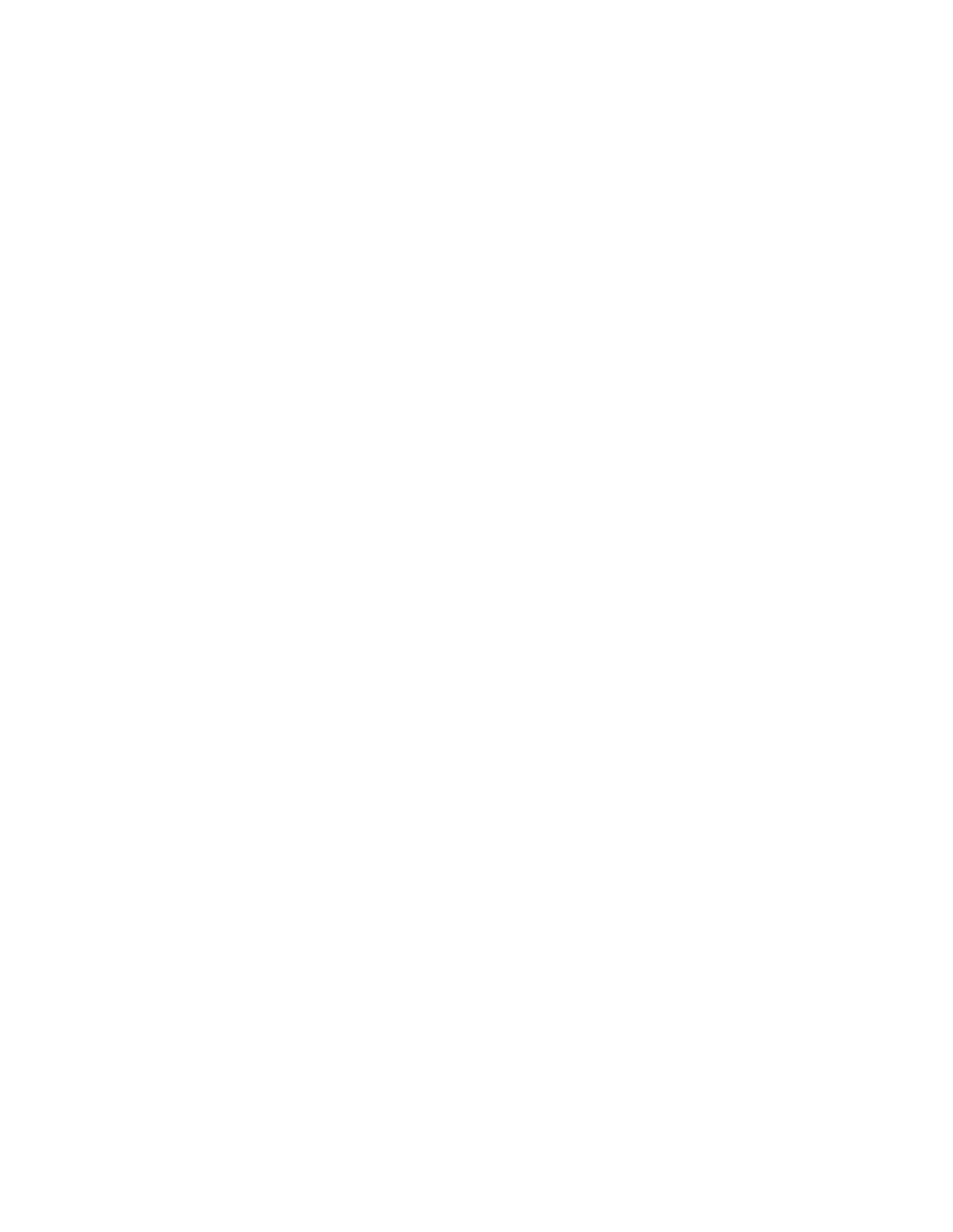# **ARTICLES OF A**

# **COLLECTIVE BARGAINING AGREEMENT**

# **BETWEEN**

# **RURAL MUNICIPALITY OF MEADOW LAKE #588**

**AND** 

# **SASKATCHEWAN GOVERNMENT AND GENERAL EMPLOYEES' UNION LOCAL 5293**

# **JANUARY 1, 2021 TO DECEMBER 31, 2024**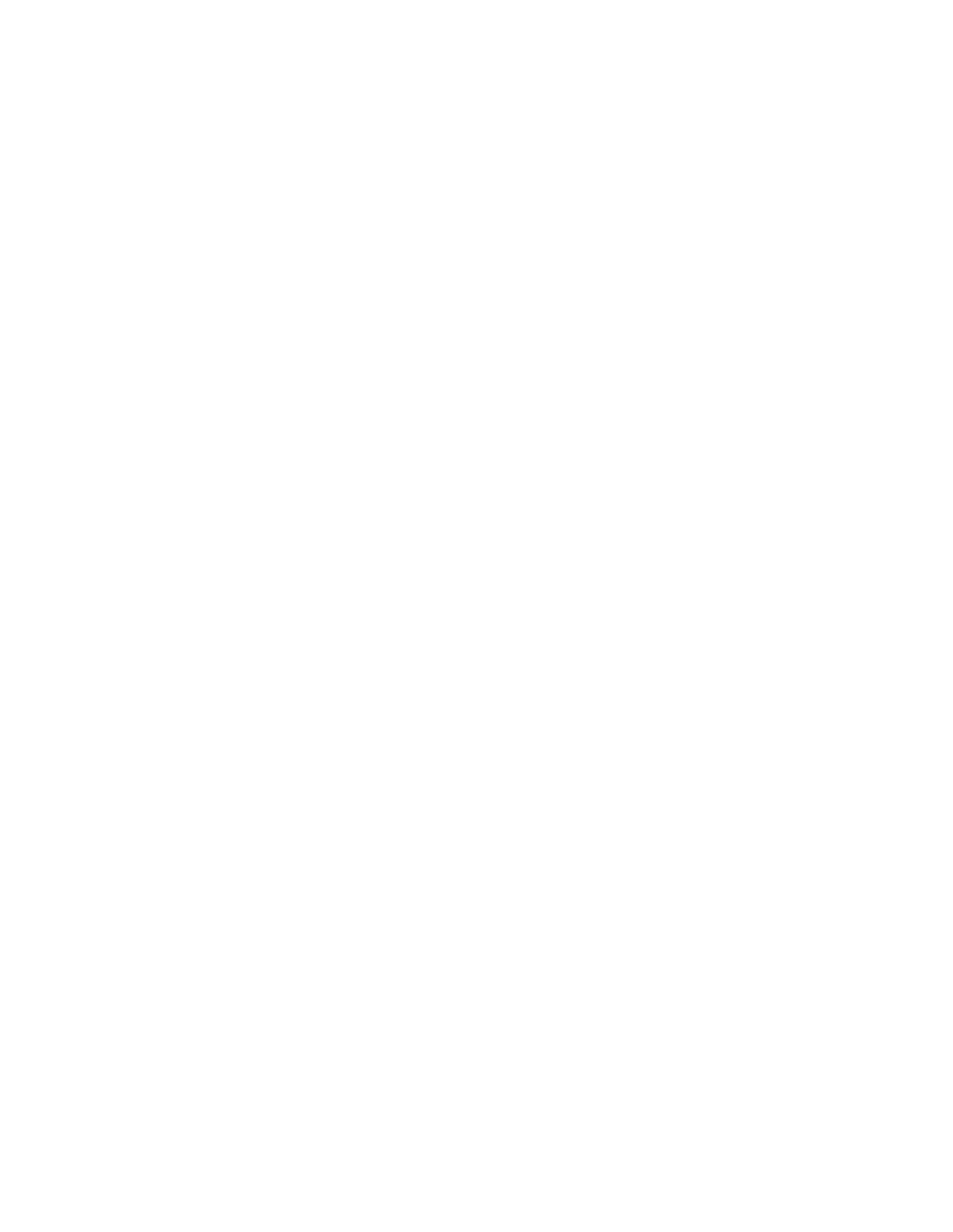# **TABLE OF CONTENTS**

| <b>ARTICLE 1</b>  |  |
|-------------------|--|
| <b>ARTICLE 2</b>  |  |
| <b>ARTICLE 3</b>  |  |
| 3.1               |  |
| <b>ARTICLE 4</b>  |  |
| <b>ARTICLE 5</b>  |  |
| 5.1               |  |
| 5.2               |  |
| 5.3               |  |
| 5.4<br>5.5        |  |
| 5.6               |  |
| <b>ARTICLE 6</b>  |  |
|                   |  |
| <b>ARTICLE 7</b>  |  |
| 7.1               |  |
| 7.2<br>7.3        |  |
| 7.4               |  |
| 7.5               |  |
| 7.6               |  |
| 7.7               |  |
| 7.8               |  |
| 7.9               |  |
| 7.10<br>7.11      |  |
|                   |  |
| <b>ARTICLE 8</b>  |  |
| 8.1<br>8.2        |  |
| 8.3               |  |
| 8.4               |  |
| 8.5               |  |
| <b>ARTICLE 9</b>  |  |
| 9.1               |  |
| 9.2               |  |
| 9.3               |  |
| 9.4               |  |
| 9.5               |  |
| 9.6               |  |
| 9.7               |  |
| <b>ARTICLE 10</b> |  |
| 10.1              |  |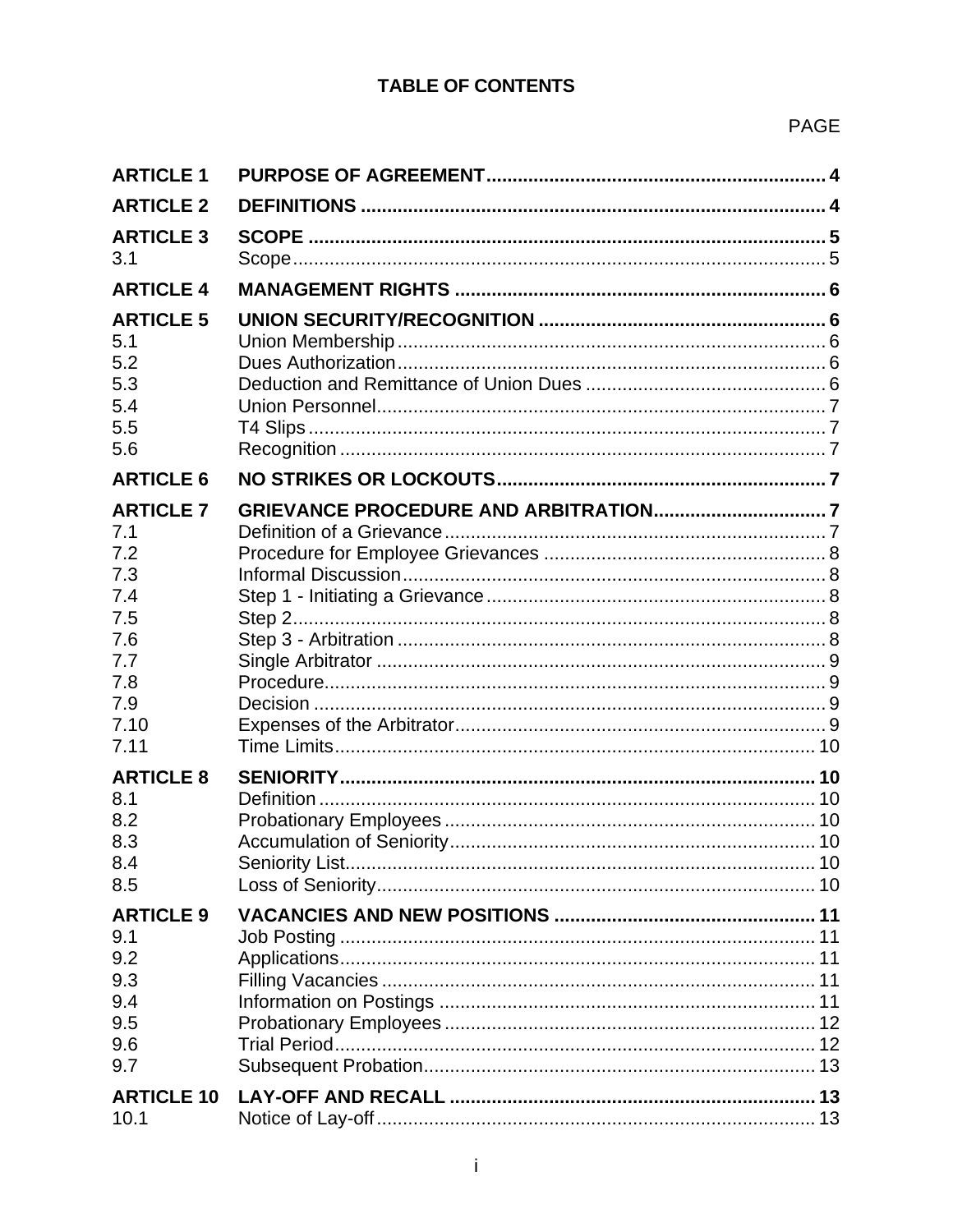# **TABLE OF CONTENTS**

# PAGE

| <b>ARTICLE 18</b>                                                         |                                                             |  |
|---------------------------------------------------------------------------|-------------------------------------------------------------|--|
| <b>ARTICLE 17</b>                                                         |                                                             |  |
| <b>ARTICLE 16</b><br>16.1<br>16.2<br>16.3<br>16.4<br>16.5<br>16.6         | Pressing Necessity and Personal/Family Responsibilities  21 |  |
| <b>ARTICLE 15</b><br>15.1<br>15.2<br>15.3<br>15.4<br>15.5<br>15.6<br>15.7 |                                                             |  |
| <b>ARTICLE 14</b><br>14.1<br>14.2<br>14.3<br>14.4<br>14.5                 |                                                             |  |
| <b>ARTICLE 13</b><br>13.2<br>13.3                                         |                                                             |  |
| <b>ARTICLE 12</b><br>12.1<br>12.2<br>12.3<br>12.4                         |                                                             |  |
| <b>ARTICLE 11</b><br>11.1<br>11.3<br>11.4<br>11.5<br>11.6<br>11.7         |                                                             |  |
| 10.2<br>10.3<br>10.4<br>10.5                                              |                                                             |  |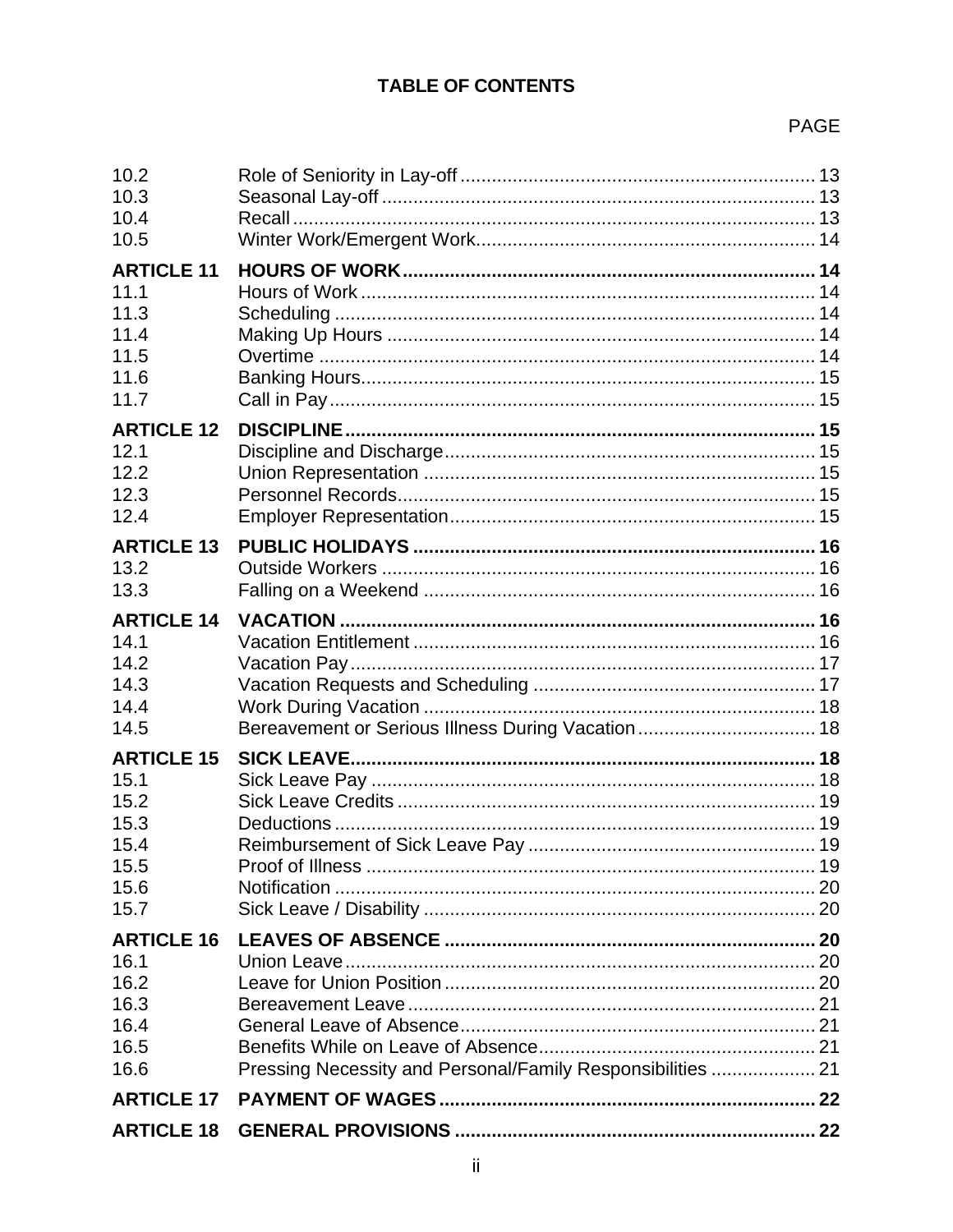# **TABLE OF CONTENTS**

# PAGE

| 18.1<br>18.2<br>18.3<br>18.4              | Employee Required to Maintain Equipment and Tools  22 |  |  |
|-------------------------------------------|-------------------------------------------------------|--|--|
| <b>ARTICLE 19</b>                         |                                                       |  |  |
| <b>ARTICLE 20</b><br>20.1<br>20.2<br>20.3 |                                                       |  |  |
| <b>ARTICLE 21</b>                         |                                                       |  |  |
|                                           |                                                       |  |  |
| <b>ARTICLE 23</b>                         |                                                       |  |  |
| <b>ARTICLE 24</b>                         |                                                       |  |  |
|                                           |                                                       |  |  |
|                                           |                                                       |  |  |
|                                           |                                                       |  |  |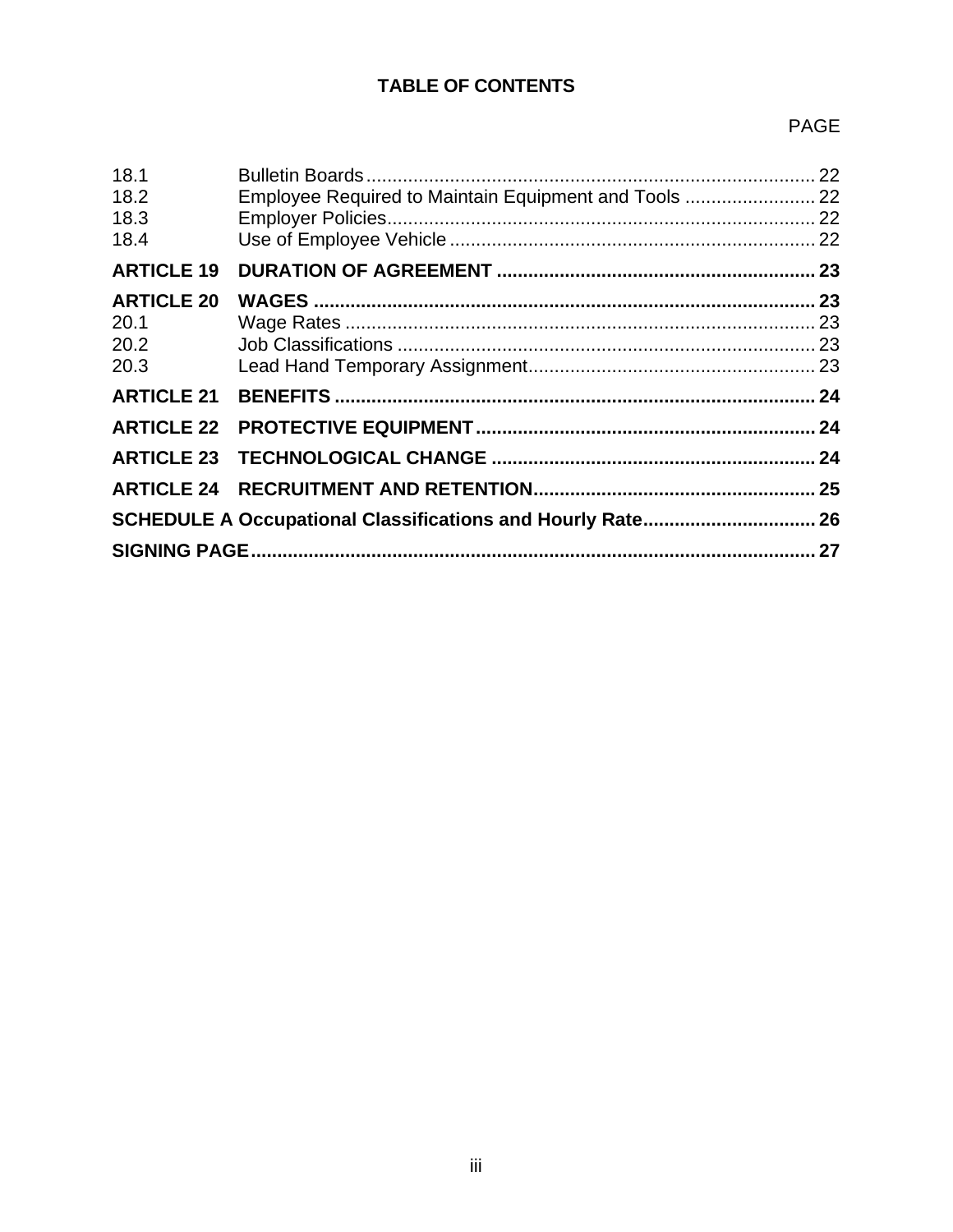# **ARTICLES OF A COLLECTIVE BARGAINING AGREEMENT**

**made in duplicate this \_\_\_\_ day of \_\_\_\_\_\_\_\_\_\_, 2022.**

#### **between**

#### **RURAL MUNICIPALITY OF MEADOW LAKE #588 hereinafter referred to as "the Employer"**

#### **PARTY OF THE FIRST PART**

#### **and**

#### **SASKATCHEWAN GOVERNMENT AND GENERAL EMPLOYEES' UNION hereinafter referred to as "the Union"**

#### **PARTY OF THE SECOND PART**

#### <span id="page-7-0"></span>**ARTICLE 1 PURPOSE OF AGREEMENT**

- 1.1 This agreement is entered into for the purpose of:
	- a) setting out the terms and conditions of employment for all employees covered by the agreement;
	- b) promoting co-operation and understanding between the Employer, the Union and the employees;
	- c) providing a high quality of service to the public and encouraging efficiency in operations; and
	- d) providing for the orderly, prompt and equitable disposition of grievances.

#### <span id="page-7-1"></span>**ARTICLE 2 DEFINITIONS**

- 2.1 In this agreement:
	- a) "CAO" means the Chief Administrative Officer of the Rural Municipality of Meadow Lake No. 588;
	- b) "casual" employee means an employee who does not work a regular schedule;
	- c) "full-time employee" means an employee who regularly works at least forty hours per week;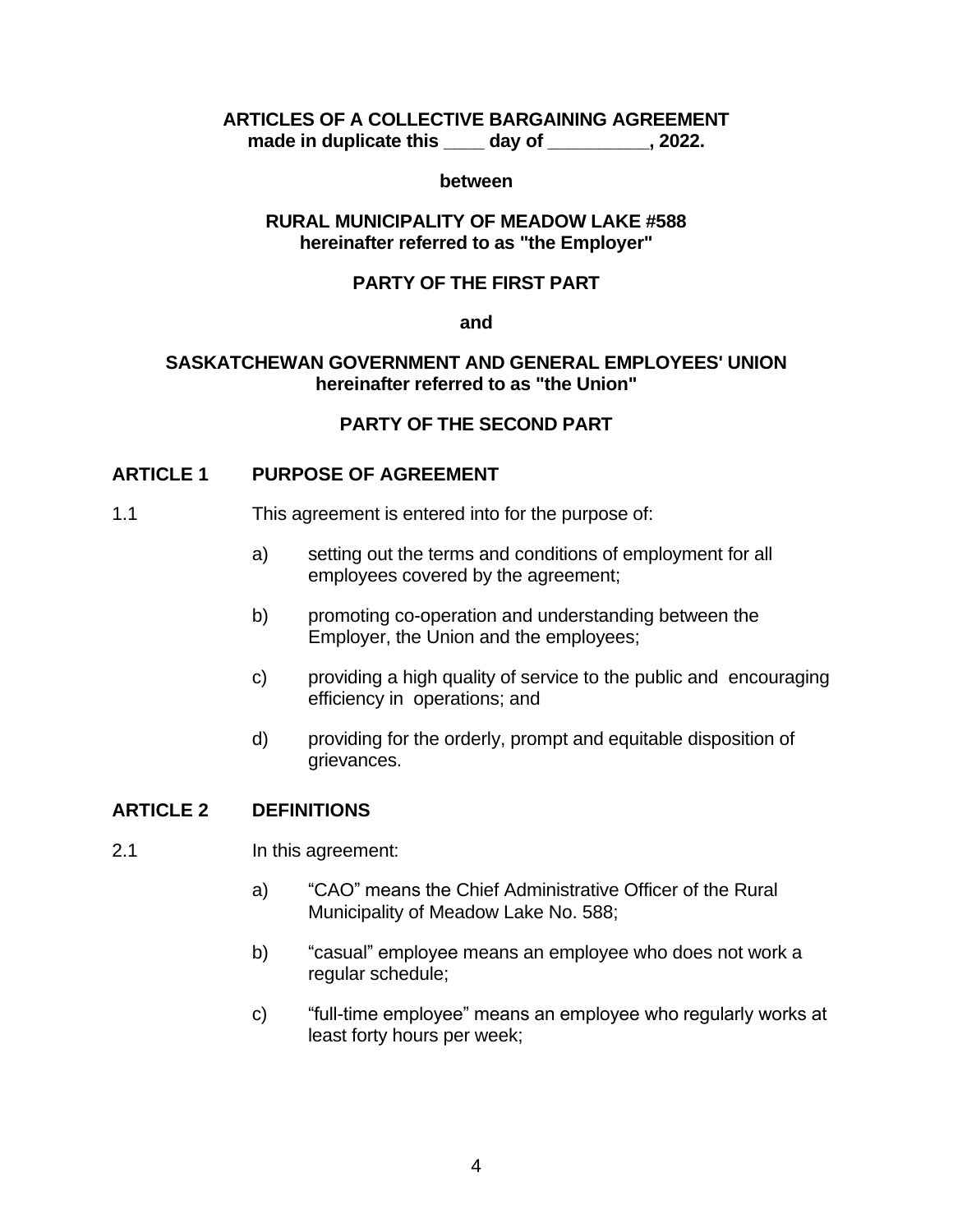- **d) Whenever the singular, plural, masculine or feminine Is used in this Agreement, it shall apply to all forms of gender designation;**
- e) "part-time employee" means an employee who regularly works less than forty hours per week;
- f) "seasonal employee" means an employee who is hired to work anytime between approximately **March 1** and November 15 of each year;
- g) "Summer Student" means an employee who works for the Employer anytime between May 1 and September 10 **utilizing** high school and/or post-secondary students.
- h) "Temporary Specially Funded Worker" means a person in a temporary position funded primarily by job creation or employment training programs administered by the federal or provincial governments.
- i) **"**Term Employee" means an incumbent in a temporary position to cover an in scope position while an employee is unavailable to perform his duties, or hired for a predetermined start and end time for a specific purpose.
- j) "Parties" shall mean the RM of Meadow Lake #588 and the Saskatchewan Government and General Employees Union.
- k) "Promotion" shall be defined as upward movement from one level to another in Schedule A.
- 2.2 The Employer may hire Summer Students or Temporary Specially Funded Workers so long as it does not lead to a layoff of existing employees or result in a reduction of hours for existing employees.

# <span id="page-8-0"></span>**ARTICLE 3 SCOPE**

#### <span id="page-8-1"></span>3.1 **Scope**

- 3.11 This agreement shall cover all employees of the RM of Meadow Lake including supervisory employees as defined by the Saskatchewan Employment Act 2014, with the following exceptions:
	- a) Chief Administrative Officer
	- b) Financial Officer
	- c) Assistant Administrator
	- d) Bylaw Enforcement Officer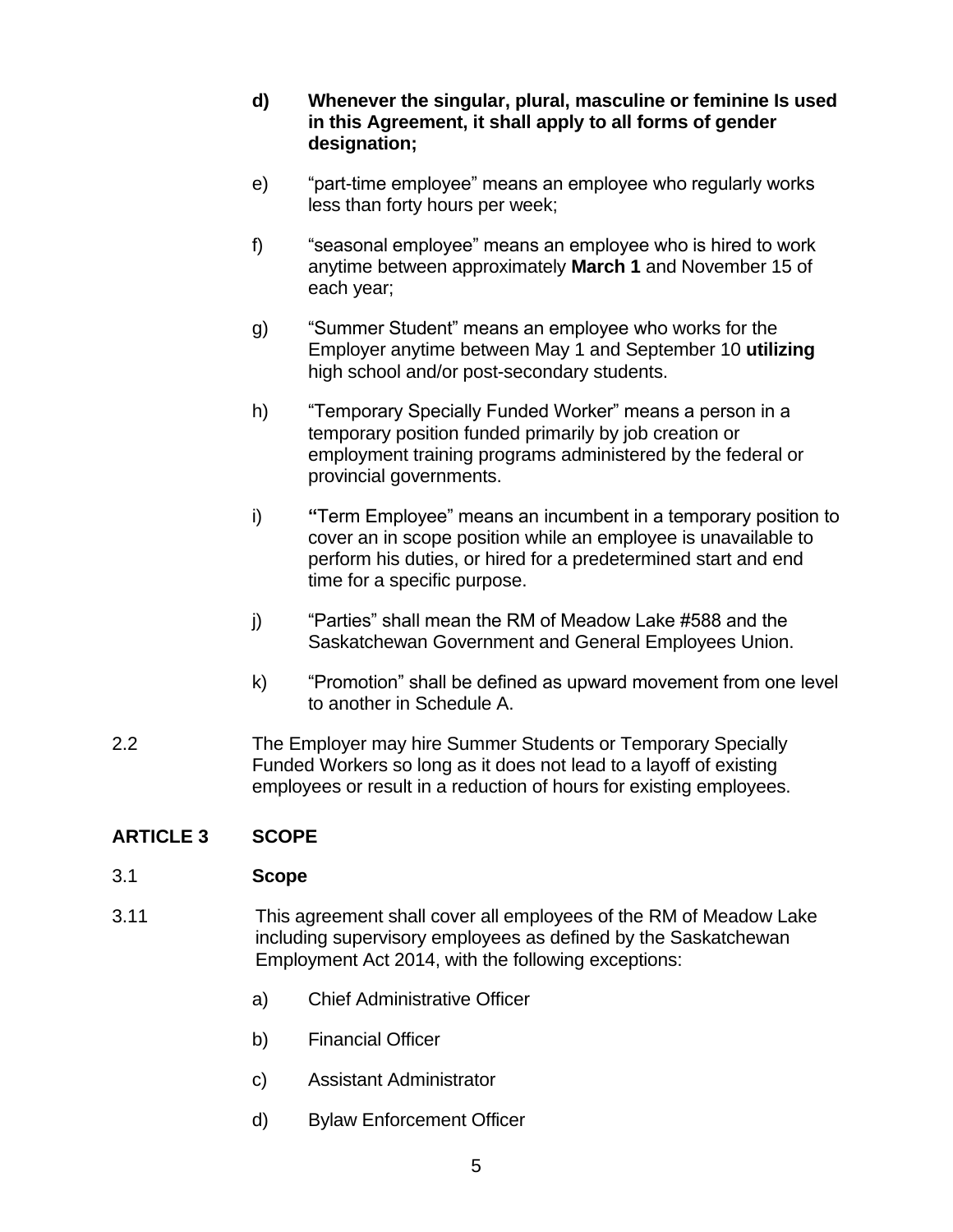- e) Manager of Public Works
- f) Temporary Specially Funded Workers and Summer Students

# <span id="page-9-0"></span>**ARTICLE 4 MANAGEMENT RIGHTS**

- 4.1 The Union acknowledges that it is the right of the Employer to manage its operations and to direct the work force except as specifically limited by the terms of this Agreement.
- 4.2 Without limiting the generality of the foregoing, the Employer reserves the right to employ independent contractors to perform work at the municipality:
	- a) if it is work not normally performed by members of the bargaining unit; or
	- b) if the Employer considers it necessary to do so, having regard to the availability of time and equipment, and it does not take away work from the bargaining unit.

# <span id="page-9-1"></span>**ARTICLE 5 UNION SECURITY/RECOGNITION**

#### <span id="page-9-2"></span>5.1 **Union Membership**

5.1.1 Every employee who is now or hereafter becomes a member of the Union shall maintain his membership in the Union as a condition of his employment, and every new employee whose employment commences hereafter shall within thirty (30) days after the commencement in his employment, apply for and maintain membership in the Union as a condition of his employment, provided that any employee in the appropriate bargaining unit who is not required to maintain his membership or apply for and maintain his membership in the Union shall, as a condition of his employment, tender to the Union the periodic dues uniformly required to be paid by members of the Union.

#### <span id="page-9-3"></span>5.2 **Dues Authorization**

5.2.1 The Union shall furnish the Employer with dues authorization cards. The Employer agrees to have all new employees fill out the dues authorization cards within thirty (30) days of commencement of employment and forward the same to the Employer. The Employer will return the dues authorization cards to the Union office at the same time as the next Union dues check-off report.

#### <span id="page-9-4"></span>5.3 **Deduction and Remittance of Union Dues**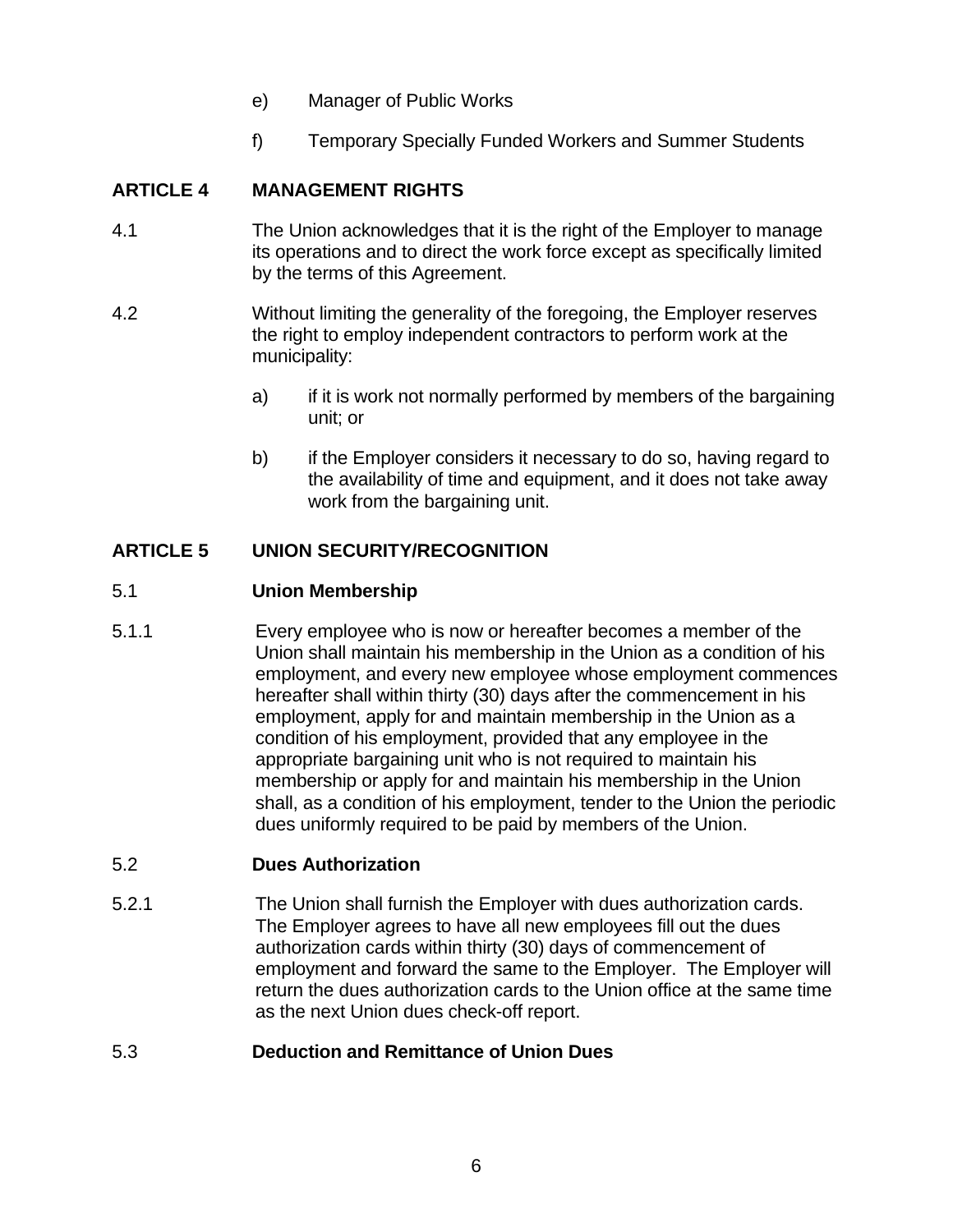- 5.3.1 The Employer agrees to deduct, on behalf of the Union, all dues, initiation fees, assessments, or levies and remit such money monthly to the Union. Deductions shall be made no later than the last day of every month.
- 5.3.2 Such dues shall be remitted to the SGEU office within fifteen (15) calendar days of the date such dues and other amounts were deducted. The Employer shall, when remitting such money, complete the Monthly Dues Remittance Statement form as provided by the Union. A list of newly hired and terminated employees shall be included. The Employer may provide the information in an electronic format as agreed between the parties from time to time.

#### <span id="page-10-0"></span>5.4 **Union Personnel**

5.4.1 The Union shall provide the Employer with an up-to-date list of its Local executive members, officers and stewards, and shall advise the Employer of any changes to the list as soon as possible.

# <span id="page-10-1"></span>5.5 **T4 Slips**

5.5.1 The Employer shall include the amount of Union dues deducted from each employee during the relevant taxation year on the Income Tax T4 slips.

#### <span id="page-10-2"></span>5.6 **Recognition**

5.6.1 The Employer recognizes the Union as the exclusive bargaining representative of the employees for the purpose of conducting Collective Bargaining and agrees the Union shall be involved in all negotiations or discussions with the Employer on behalf of the employees.

# <span id="page-10-3"></span>**ARTICLE 6 NO STRIKES OR LOCKOUTS**

6.1 During the term of this agreement there shall be no strikes, walkouts, slowdowns, or work stoppages on the part of any employee or group of employees or the Union, nor shall there be any form of lockout on the part of the Employer.

#### <span id="page-10-4"></span>**ARTICLE 7 GRIEVANCE PROCEDURE AND ARBITRATION**

#### <span id="page-10-5"></span>7.1 **Definition of a Grievance**

7.1.1 A grievance shall be defined as any difference or dispute between the Employer, the Union and employee or group of employees pertaining to a matter arising out of or involving the interpretation, application, administration or alleged violation of any provision or provisions of this agreement.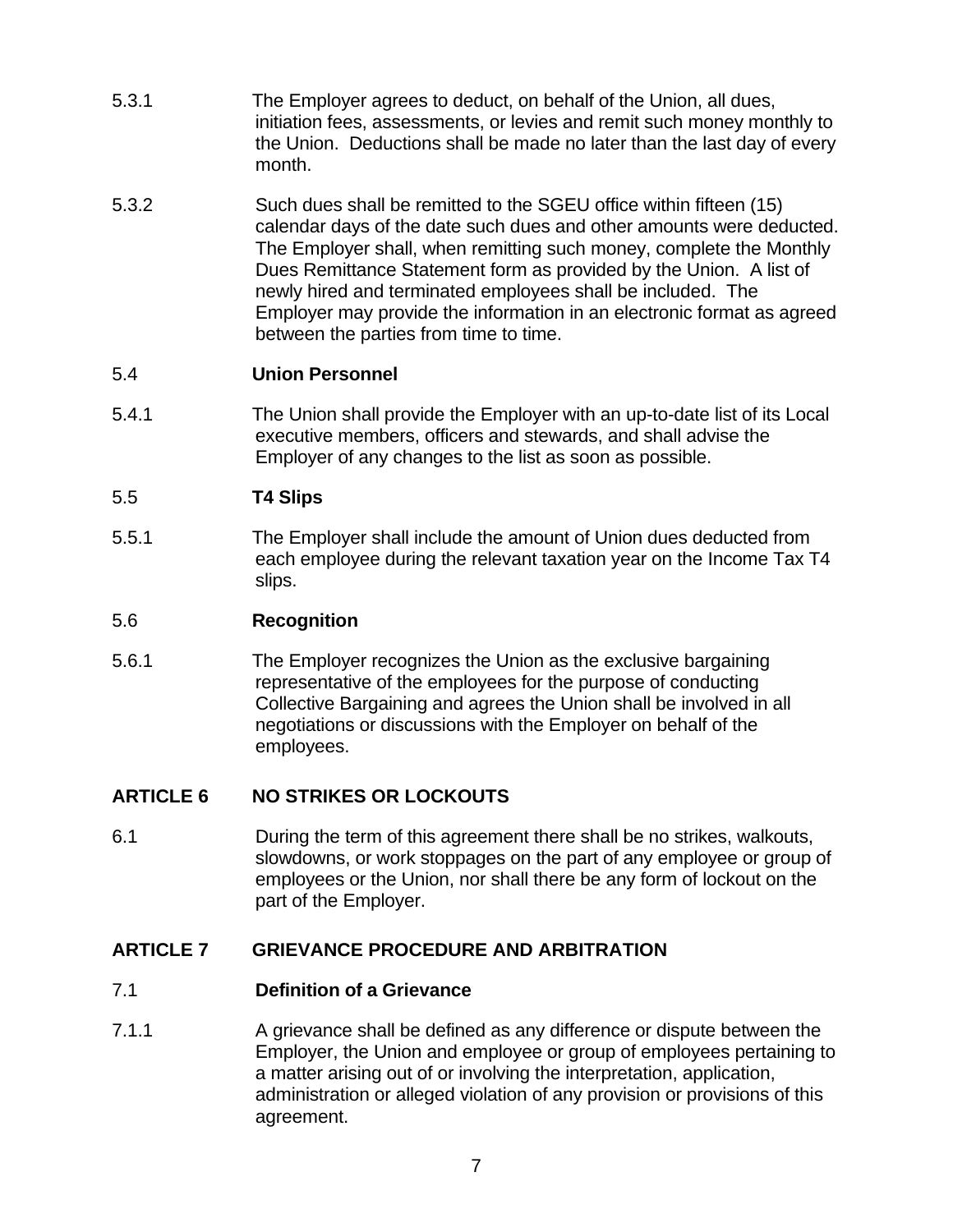7.1.2 All efforts shall be made to resolve disputes at the local level.

#### <span id="page-11-0"></span>7.2 **Procedure for Employee Grievances**

7.2.1 All grievances shall be finally and conclusively settled, without stoppage of work, in the manner set out below.

#### <span id="page-11-1"></span>7.3 **Informal Discussion**

7.3.1 The grievor shall, within five (5) working days of the circumstances giving rise to the grievance, first discuss the matter with the Chief Administrator Officer or Manager of Public Works with a view to resolving the same.

#### <span id="page-11-2"></span>7.4 **Step 1 - Initiating a Grievance**

- 7.4.1 **If the grievance is not resolved, the Union on behalf of the employee** shall, within thirty (30) calendar days of the circumstances giving rise to the grievance, submit the grievance in writing to the Employer or its designate.
- 7.4.2 The written grievance shall state the name of the grievor, the facts and circumstances giving rise to the grievance, the date of the occurrence, the provision or provisions of the agreement alleged to have been violated and the relief requested.
- 7.4.3 The Employer shall respond in writing within thirty (30) days of receipt of the written grievance.

# <span id="page-11-3"></span>7.5 **Step 2**

7.5.1 Failing resolution at Step 1, within thirty (30) days the Chief Administrative Officer and the Union shall meet to discuss the merits of the Grievance. The Employer shall render a written decision within fourteen (14) days of the meeting.

#### <span id="page-11-4"></span>7.6 **Step 3 - Arbitration**

7.6.1 If the grievance is not resolved, the Union may, within ten (10) working days of receipt of the response of the Employer or its designate (or, if no response was received, within ten (10) working days of the date by which the response was to have been given, submit the matter to arbitration, by serving on the Employer a written notice to that effect.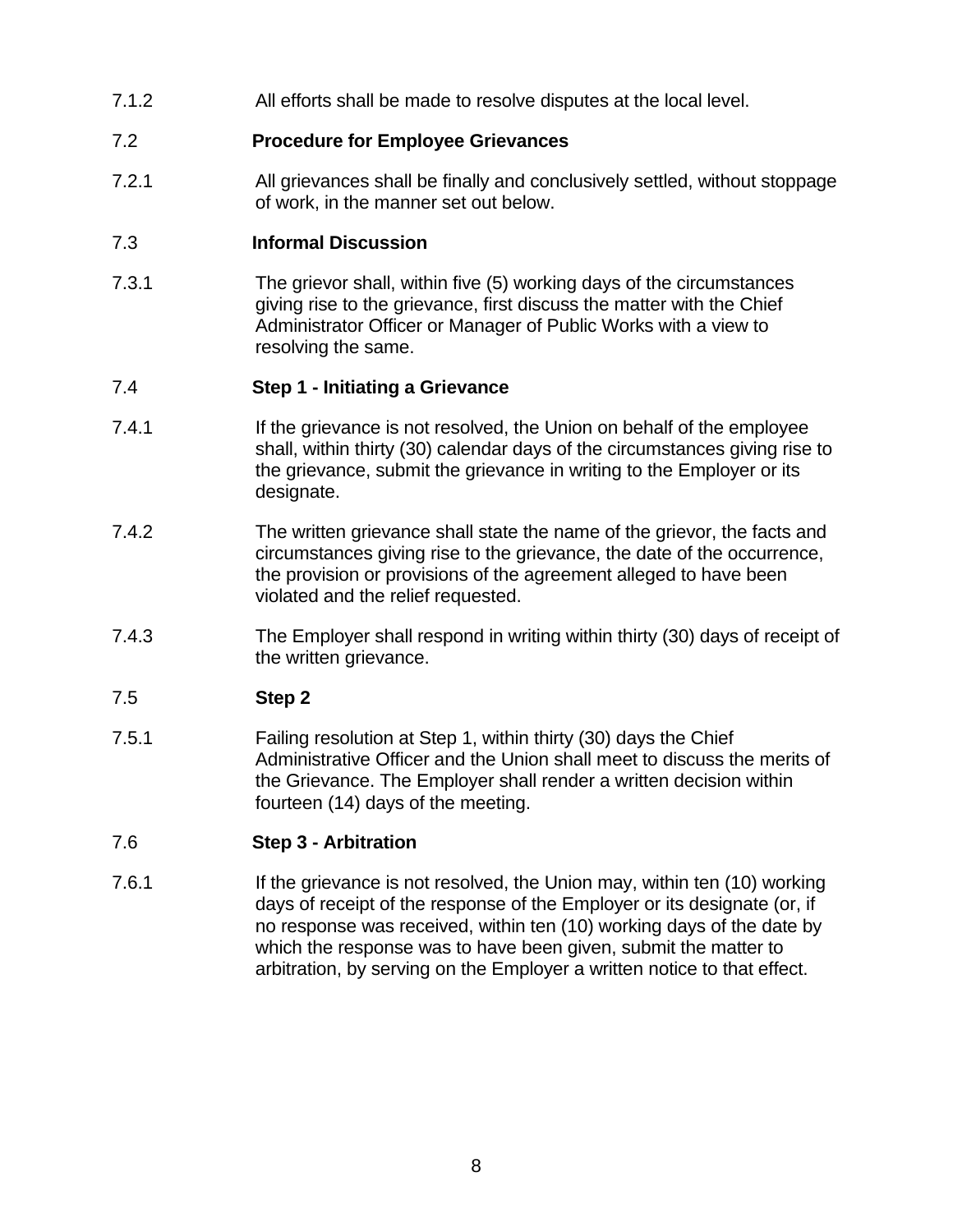# <span id="page-12-0"></span>7.7 **Single Arbitrator**

7.7.1 Where a grievance has been referred to arbitration in accordance with Article 7.6, the parties shall appoint a single Arbitrator by agreement. Should the parties fail to agree on an Arbitrator within thirty (30) days of the service of written notice, either party may apply to the Minister of Labour (or the Chair of the Saskatchewan Labour Relations Board) to appoint an Arbitrator.

# <span id="page-12-1"></span>7.8 **Procedure**

- 7.8.1 The Arbitrator shall fix a time and place for the hearing of the grievance arbitration in consultation with the parties.
- 7.8.2 In the event that an employee is called as a witness in a grievance arbitration hearing, the employee shall be granted leave and paid his expenses as follows:
	- a) if the employee is called to testify by the Employer, the employee shall be granted leave without loss of pay and the Employer shall pay the employee's expenses associated with attending the arbitration upon the presentation of receipts.
	- b) if the employee is called to testify by the Union, the employee shall be granted leave without pay and the Union shall pay the employee's expenses associated with attending the arbitration upon the presentation of receipts.
	- c) if the employee is called to testify by the Arbitrator, the Employer and the Union shall share equally the payment of the employee's wages and expenses associated with attending the arbitration upon the presentation of receipts.

# <span id="page-12-2"></span>7.9 **Decision**

- 7.9.1 A written decision of the Arbitrator shall be made within thirty (30) days from the date of the arbitration, and shall be final and binding on the parties.
- 7.9.2 The Arbitrator shall not have the power to change this agreement or to alter, modify or amend any of its provisions.

# <span id="page-12-3"></span>7.10 **Expenses of the Arbitrator**

- 7.10.1 Each party shall pay:
	- a) one-half (1/2) the fees and expenses of the Arbitrator; and
	- b) one-half (1/2) of any other common expenses agreed to in advance by the parties.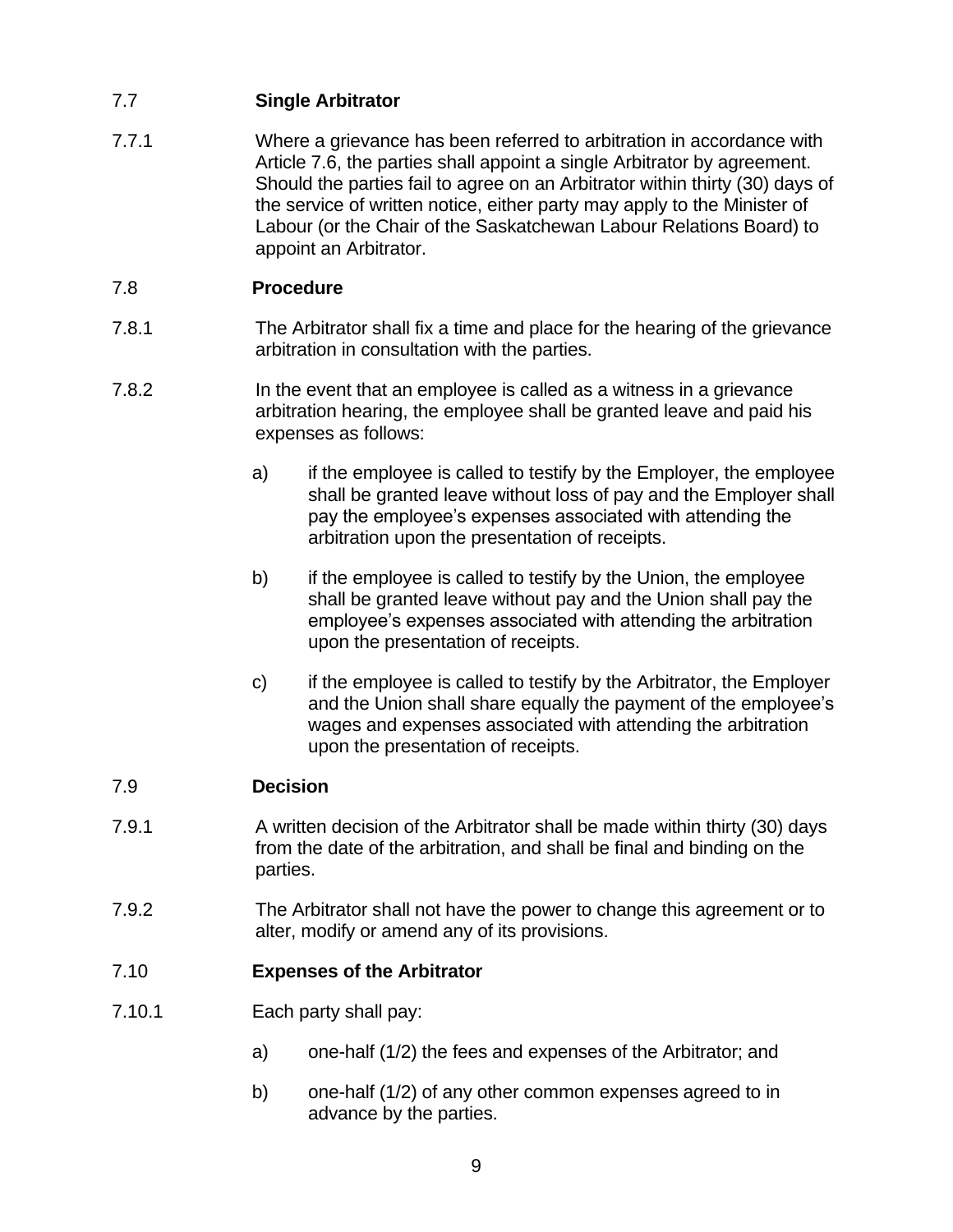# <span id="page-13-0"></span>7.11 **Time Limits**

7.11.1 The time limits set out in this Article may only be extended by agreement of the parties in writing.

# <span id="page-13-1"></span>**ARTICLE 8 SENIORITY**

# <span id="page-13-2"></span>8.1 **Definition**

8.1.1 Seniority shall be defined as the length of an employee's service, calculated in accordance with Article 8.3 with the Employer from and after the first date on which the employee commenced employment in a position in the bargaining unit with the Employer, provided the employee has not lost seniority in accordance with Article 8.5.

# <span id="page-13-3"></span>8.2 **Probationary Employees**

8.2.1 Seniority shall not apply during a probationary period, however once that period is completed, seniority shall be credited from the date of commencement of employment, provided it is not lost in accordance with Article 8.5.

#### <span id="page-13-4"></span>8.3 **Accumulation of Seniority**

8.3.1 Seniority shall be accumulated based on the number of hours actually worked, excluding overtime and sick leave while on Disability.

# <span id="page-13-5"></span>8.4 **Seniority List**

8.4.1 In January of each year the Employer shall post a seniority list on the bulletin board, showing the name, position, date of hire and accumulated seniority to December 31 of the preceding year. **A copy shall be forwarded to the Local Union Steward**.

#### <span id="page-13-6"></span>8.5 **Loss of Seniority**

- 8.5.1 Seniority shall be lost, and employment terminated if the employee:
	- a) voluntarily leaves the service of the Employer;
	- b) is discharged for just cause;
	- c) fails to report for work for three (3) consecutive scheduled days;
	- d) fails to notify the Employer of his intention to return to work within fifteen (15) working days following a recall from lay-off and after being requested by registered mail to do so, or by email with "read" receipt;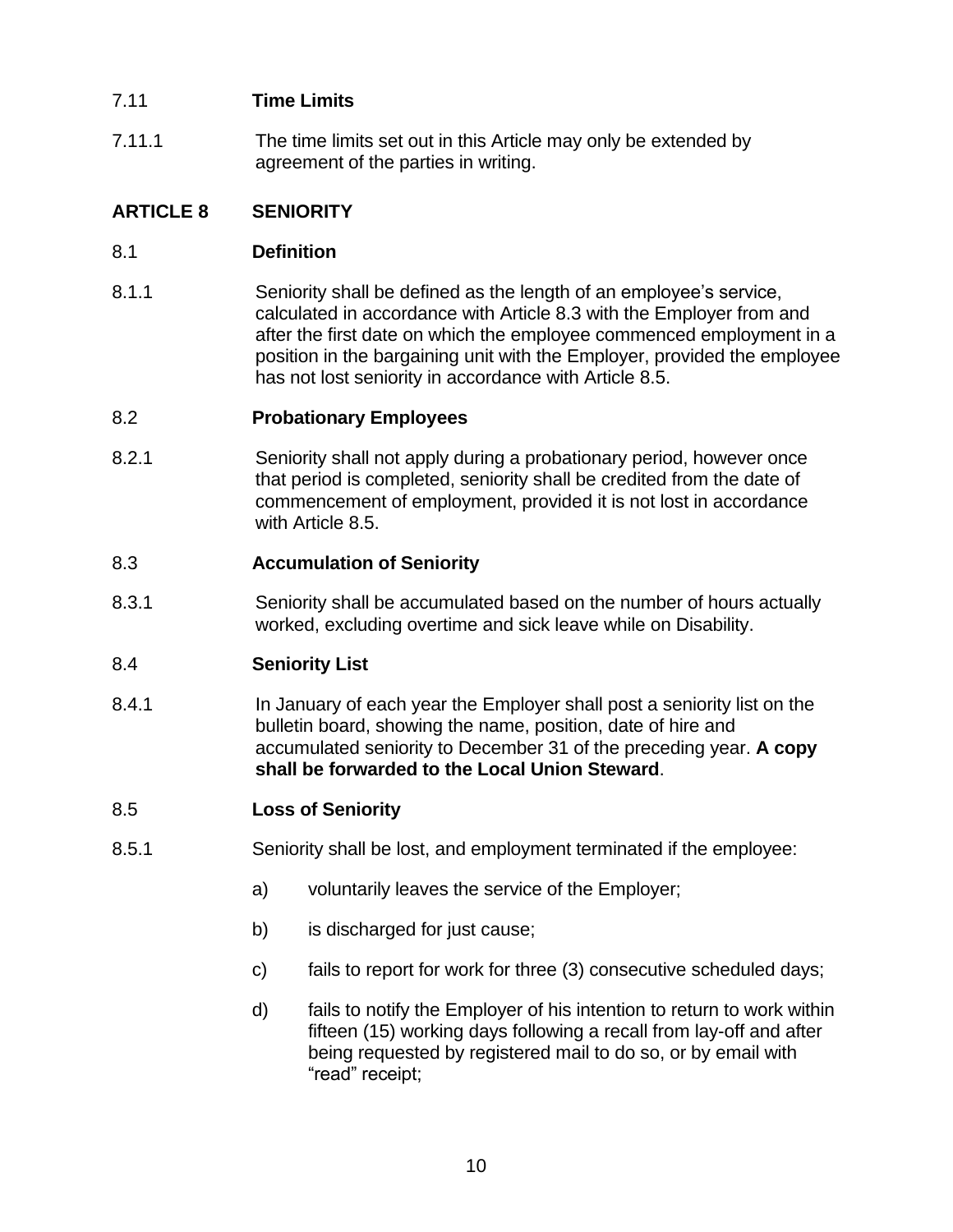- e) is continuously laid off for a period of more than twelve (12) months;
- f) is appointed to an out-of-scope position and successfully completes the probation period; or
- g) retires from the employ of the Employer.

#### <span id="page-14-0"></span>**ARTICLE 9 VACANCIES AND NEW POSITIONS**

#### <span id="page-14-1"></span>9.1 **Job Posting**

9.1.1 Vacancies or newly established positions within the scope of this agreement shall be posted on the bulletin board, with a copy mailed to all employees on lay-off. **A copy shall be sent to the Local Union Steward.** The posting shall be posted for no less than seven (7) days. The Employer may advertise the position to the public simultaneously.

#### <span id="page-14-2"></span>9.2 **Applications**

9.2.1 Applications for vacancies and newly established positions must be made in writing to the Chief Administrative Officer by the specified closing date, which shall be not less than seven (7) days after giving notice as set out in Article 9.1.

#### <span id="page-14-3"></span>9.3 **Filling Vacancies**

- 9.3.1 When filling a vacancy or new position, the Employer will determine the qualifications, abilities and experience of each applicant and, if all these are equal, preference will be given to the employee with the most seniority.
- 9.3.2 Applicants who are not members of the bargaining unit shall not be offered employment unless there are no internal applicants with the necessary qualifications, ability and experience.
- <span id="page-14-4"></span>9.4 **Information on Postings**
- 9.4.1 Job postings shall include:
	- a) Job Title
	- b) Status (full-time/part-time/seasonal)
	- c) Required qualifications
	- d) Rate of Pay
	- e) Closing date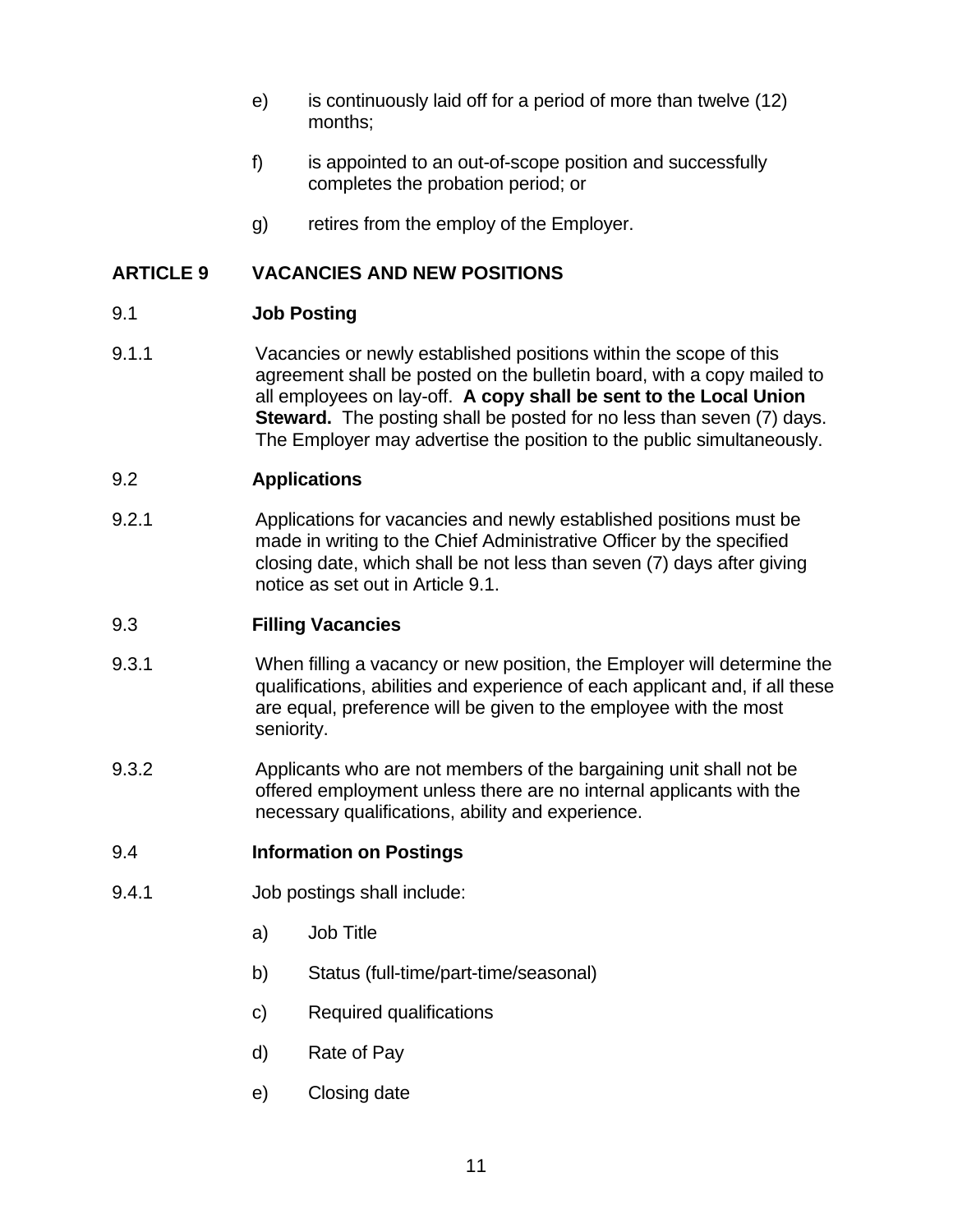# f) **Approximate** Date of appointment

# <span id="page-15-0"></span>9.5 **Probationary Employees**

- 9.5.1 Newly hired employees shall be on probation for a period of twelve (12) working months. During the probationary period, employees shall be entitled to all rights and benefits of this agreement, except that a probationary employee may be disciplined or discharged by the Employer with or without just cause, provided that such discipline or discharge is not arbitrary, discriminatory or in bad faith. After completion of the probationary period, seniority shall be effective from the original date of hire.
	- a) A probationary review shall be completed at the three (3) working months and five (5) working months for seasonal employees.
	- b) A probationary review shall be completed at the six (6) working months and eleven (11) working months for full time employees.

During the probationary period, employees shall be entitled to all rights and benefits of this agreement, except that a probationary employee may be disciplined or discharged by the Employer with or without just cause, provided that such discipline or discharge is not arbitrary, discriminatory or in bad faith. After completion of the probationary period, seniority shall be effective from the original date of hire.

- 9.5.2 Upon satisfactory completion of the probationary period employees shall be notified in writing.
- 9.5.3 Should the Employer decide to discharge a probationary employee, the probationary employee shall be provided with written reasons for the discharge.

# <span id="page-15-1"></span>9.6 **Trial Period**

9.6.1 An Employee that has promoted to a higher level position, shall serve a **thirty (30)** working day trial period at their former level rate of pay. The employee shall be confirmed in the new position after the trial period, and his/her rate of pay shall be increased to the appropriate level **retroactive to the start date of promotion**. During the trial period the employee will have the option to revert to his/her former position, without loss of seniority.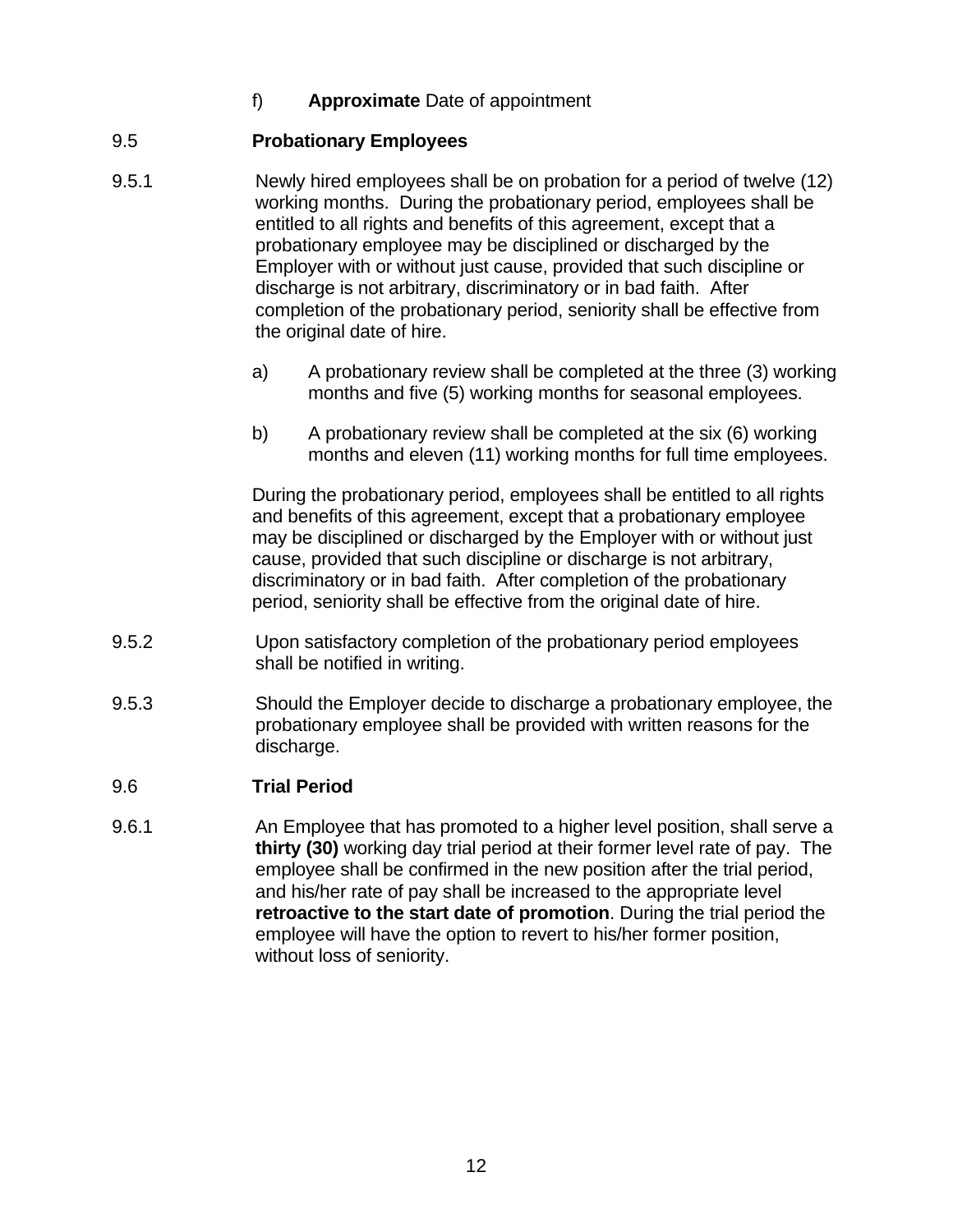# <span id="page-16-0"></span>9.7 **Subsequent Probation**

9.7.1 Where appointment is made of an applicant who is already employed by the Employer, the successful applicant shall be allowed a subsequent probation of six (6) months for seasonal employees and a period of twelve (12) months for year round employees. The subsequent probation may be extended for an additional six (6) months, by agreement between the Employer and Union. The employee shall be confirmed in the new position after the subsequent probation. In the event the Employer determines that the successful applicant is unsatisfactory in the position during the trial period, or if the employee so wishes, the employee shall be returned to the employee's former position, without loss of seniority. All other employees affected by the rearrangement of positions shall also be returned to their former position, without loss of seniority.

# <span id="page-16-1"></span>**ARTICLE 10 LAY-OFF AND RECALL**

# <span id="page-16-2"></span>10.1 **Notice of Lay-off**

10.1.1 Notice of lay-off shall be provided in accordance with the provisions of The Saskatchewan Employment Act.

# <span id="page-16-3"></span>10.2 **Role of Seniority in Lay-off**

10.2.1 In the event of a reduction of crew, employees shall be laid off in the inverse order of their seniority, provided they have the qualifications, ability, and experience to do the work.

# <span id="page-16-4"></span>10.3 **Seasonal Lay-off**

10.3.1 Seasonal employees shall receive written notice of lay-off not less than **five (5)** working days prior to the proposed effective date of the lay-off. The actual lay-off date may be postponed depending on the availability of work and weather conditions. For additional work, the Employer will keep employees until the end of that week.

# <span id="page-16-5"></span>10.4 **Recall**

- 10.4.1 Employees will be recalled to work in order of seniority for positions for which they have the qualifications, ability, and experience to do the work.
- 10.4.2 Employees shall be provided with written notice of recall, which shall be sent by registered mail to the employee's last known address **or by email with "read" receipt**. The employee shall notify the Employer of his intention to return to work within fifteen (15) working days of the mailing of such date of the notice.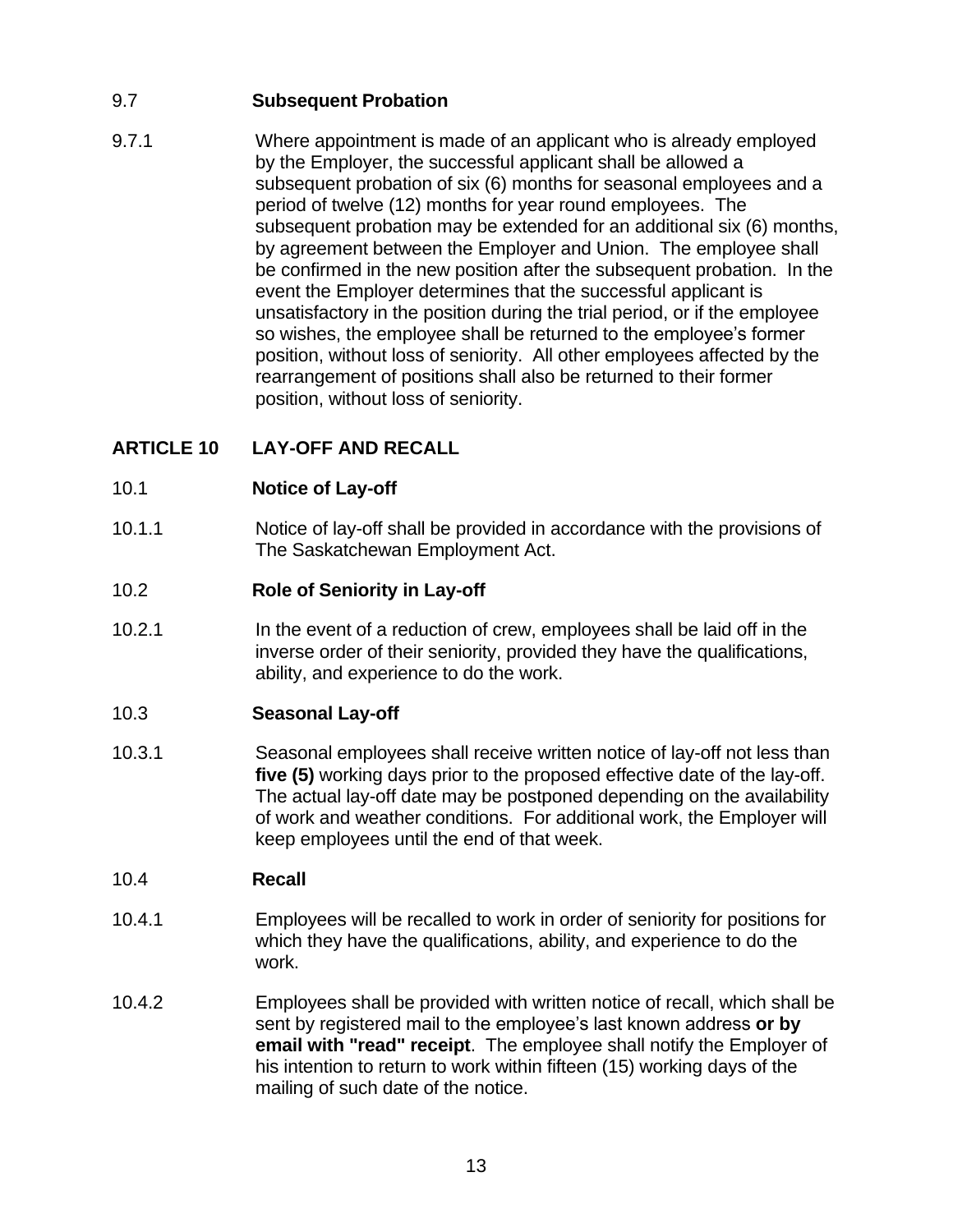# <span id="page-17-0"></span>10.5 **Winter Work/Emergent Work**

10.5.1 Article 10.**4** shall not apply when calling in employees to work during winter months for snow removal, fire-fighting or other emergency work. Employees shall be called in for such work in accordance with Article 10.4.1 and shall not be entitled to notice of lay-off.

# <span id="page-17-1"></span>**ARTICLE 11 HOURS OF WORK**

#### <span id="page-17-2"></span>11.1 **Hours of Work**

- 11.1.1 The normal hours of work for employees involved in road construction and maintenance shall be as follows:
	- a) during the winter months, ten (10) hours per day, (7:00 a.m. to 5:30 p.m.) with an unpaid one-half hour meal break, from Monday to Thursday, for a total of forty (40) hours per week; and
	- b) during the summer months, ten (10) hours per day, (7:00 a.m. to 5:30 p.m.) with an unpaid one-half hour meal break, from Monday to Friday, for a total of fifty (50) hours per week.
- 11.2 Notwithstanding Article 11.1.1, the Employer retains the right to schedule the hours and days of work for employees as necessary to ensure the efficient operations of the Employer, it being understood that the hours and days of work may vary depending upon weather conditions, the nature and amount of work to be done and the means of the Employer.

# <span id="page-17-3"></span>11.3 **Scheduling**

11.3.1 The Employer will provide work schedules on a weekly basis, however it is understood that these are subject to change due to weather conditions or other circumstances beyond the Employer's control.

#### <span id="page-17-4"></span>11.4 **Making Up Hours**

11.4.1 If an employee was unable to work the normal hours of work set out in Article 11.1.1 due to weather conditions or illness he may by mutual agreement make up the hours lost by working additional hours, within the same two week period, at the regular rate of pay.

#### <span id="page-17-5"></span>11.5 **Overtime**

11.5.1 An employee that is required to work in excess of the normal daily hours of work, on a regular work day, shall be paid one and a half  $(1 \frac{1}{2})$  times the regular rate of pay for all hours worked in excess of normal hours of work.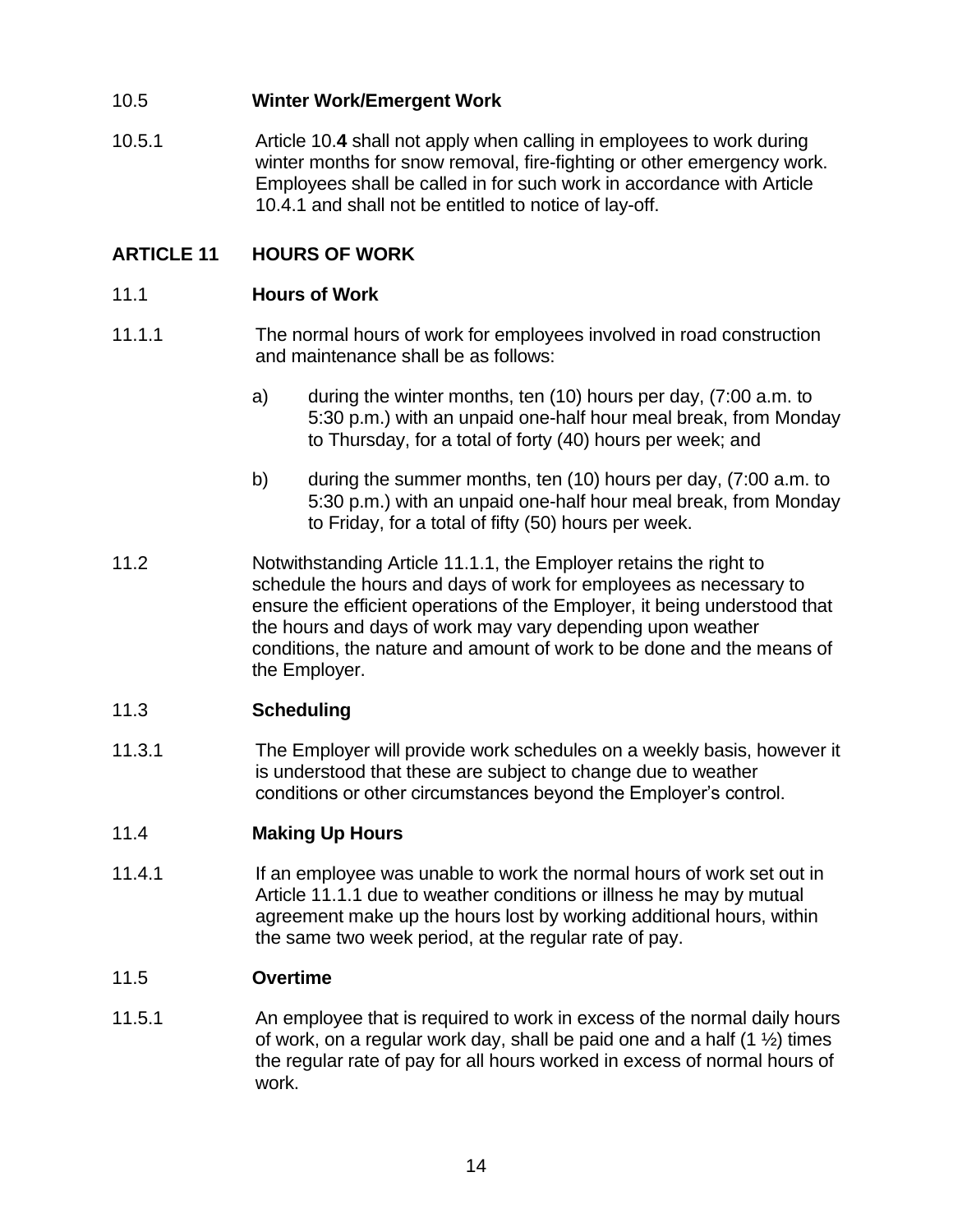11.5.2 **In the event that an Employee is required to work on a day of rest as** per the Saskatchewan Employment Act 2014, overtime shall be paid at one and one half (1 1/2) times the regular rate of pay for all hours worked.

#### <span id="page-18-0"></span>11.6 **Banking Hours**

11.6.1 Employee may bank hours, however, they must take time off in lieu within the next thirty (30) days (which time off must be approved by the Employer). If the employee does not do so, they shall be paid out at the end of that pay period.

# <span id="page-18-1"></span>11.7 **Call in Pay**

11.7.1 An employee required to report to work shall be paid a minimum of three (3) hours at his regular rate of pay.

# <span id="page-18-2"></span>**ARTICLE 12 DISCIPLINE**

#### <span id="page-18-3"></span>12.1 **Discipline and Discharge**

12.1.1 Employees who have completed their probationary periods shall be disciplined or discharged for just cause only.

#### <span id="page-18-4"></span>12.2 **Union Representation**

- 12.2.1 For discipline involving a written reprimand, suspension or discharge, an employee shall be advised in advance of the disciplinary meeting and shall have the right to have their Union representative present.
- 12.2.2 For meetings that could lead to discipline the employee will be entitled to have union representation.

#### <span id="page-18-5"></span>12.3 **Personnel Records**

12.3.1 An employee may have access to his personnel record, excluding employment references, in the presence of the Administrator at a time agreed upon by the Administrator. A Union representative may accompany the employee.

#### <span id="page-18-6"></span>12.4 **Employer Representation**

12.4.1 The Employer representation will be the Manager of Public Works and/or the CAO.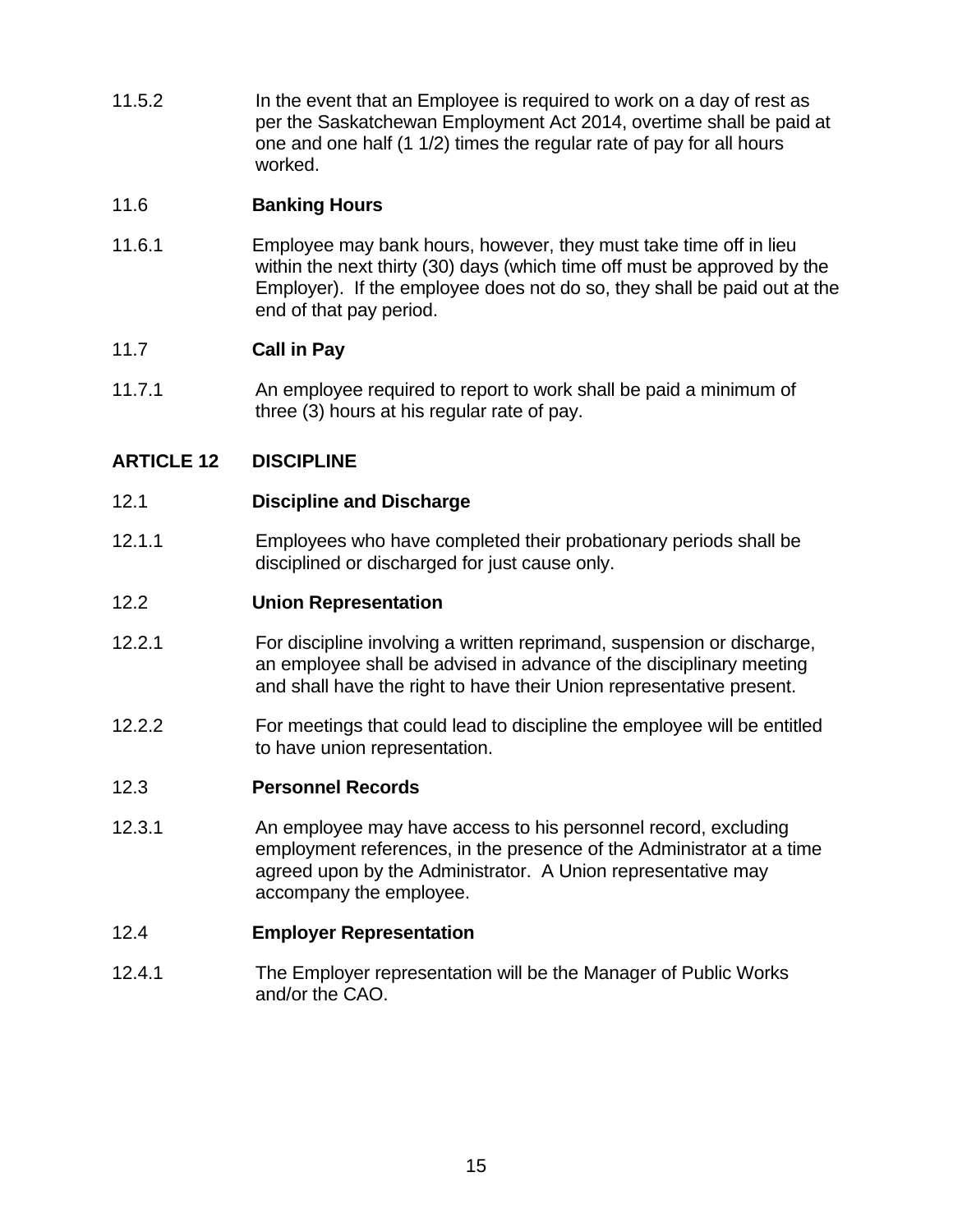#### <span id="page-19-0"></span>**ARTICLE 13 PUBLIC HOLIDAYS**

#### 13.1 **Designated Public Holidays**

- 13.1.1 New Years' Day, Family Day, Good Friday, Easter Monday, Victoria Day, Canada Day, Saskatchewan Day, Labour Day, Thanksgiving Day, Remembrance Day, Christmas Day and Boxing Day.
- 13.1.2 Employees shall be entitled to wages for all public holidays not worked as set out in The Saskatchewan Employment Act 2014.

#### <span id="page-19-1"></span>13.2 **Outside Workers**

- 13.2.1 Employees engaged in road construction, maintenance or repair who are required by the Employer to work on a public holiday are entitled to pay in accordance with S25(2)(b) of *The Employment Standard Regulations*.
- 13.2.2 When an employee**, who works eight (8) hours a day, is requested to** work on a public holiday, then the employee shall be paid for an eight (8) hour day on the public holiday plus an additional one and one half times (1 ½) the regular rate of wages of the employee for each hour or part of an hour that the employee works.

**When an employee, who works ten (10) hours a day is requested to work on a public holiday, then the employee shall be paid for a ten (10) hour day plus an additional one-and one-half times (1 ½) the regular rate of wages of the employee for each hour or part of an hour that the employee works.**

13.2.3 When an employee does not work on a public holiday he shall be granted an eight (8) hour day off with pay.

#### <span id="page-19-2"></span>13.3 **Falling on a Weekend**

13.3.1 When any of the above holidays falls on a Saturday or Sunday, the Employer shall designate either the preceding Friday or the following Monday to be a holiday in lieu thereof.

#### <span id="page-19-4"></span><span id="page-19-3"></span>**ARTICLE 14 VACATION**

- 14.1 **Vacation Entitlement**
- 14.1.1 Full time Employees shall be grandfathered at the current Vacation accrual rates:
- 14.1.2 Full time Employees shall accrue annual vacation credits on the following basis: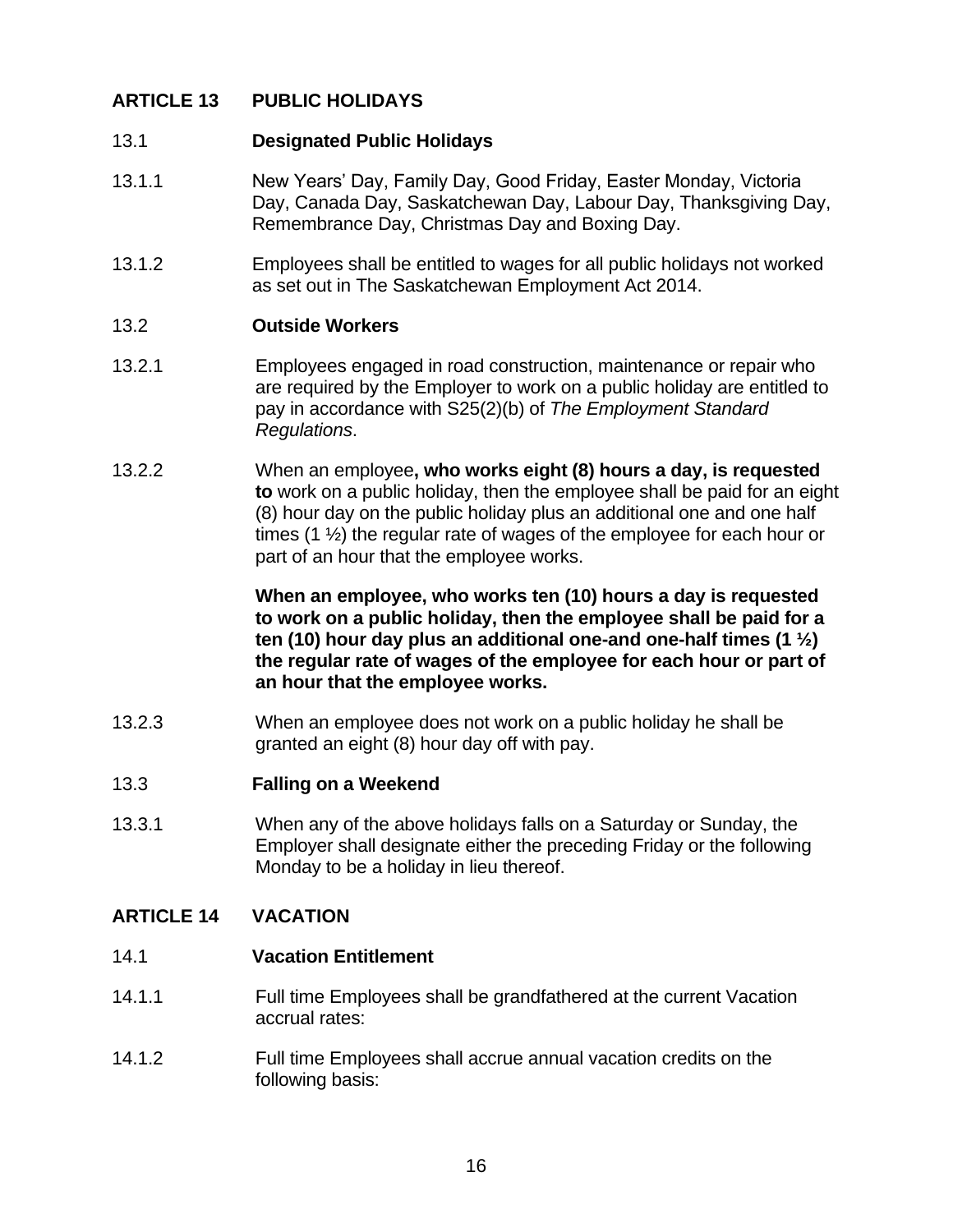- a) 14 days or 140 hours per year for the first ten (10) years of employment;
- b) 20 days **or** 200 hours per year for the next ten (10) years of employment; and
- c) 24 days or 240 hours per year thereafter.
- d) Full time employees: Lenn Lennea, Jr., Wes Murray, Kyle Smith.
- 14.1.3 Newly hired employees shall accrue vacation in accordance with Saskatchewan Employment Act Section 2 – 27 (1).
	- a) 120 hours per year for the first 10 years of employment;
	- b) 160 hours per year for the for the next ten (10) years of employment;
	- c) 200 hours per year for the next ten (10) years of employment; and
	- d) 240 hours per year for the remaining years of employment.

#### <span id="page-20-0"></span>14.2 **Vacation Pay**

14.2.1 Employees shall be entitled to annual holiday pay in accordance with Part II Subdivision 6 2-27 of The Saskatchewan Employment Act 2014.

#### <span id="page-20-1"></span>14.3 **Vacation Requests and Scheduling**

- 14.3.1 Employees are expected to take all of their annual holidays during the calendar year in which they are earned.
- 14.3.2 In the first year of employment a full time employee may bank up to their vacation allotment for that year. That amount would be paid out on resignation and / or termination of employment. For that year they would not receive pay or time off for the amount of time banked.
- 14.3.3 Vacation requests must be submitted in writing to the Manager of Public Works at least fifteen (15) days in advance or such shorter period of time as the Manager of Public Works may agree. Earned vacation leave shall be taken at a time approved by the Manager of Public Works. No employee shall refuse or neglect to request scheduled vacation. If any employee refuses or neglects to request scheduled vacation by August 31, then the Employer retains the right in such instance to unilaterally schedule vacation for the employee unless prior approval to do otherwise has been granted by the Manager of Public Works. The Employer shall send out notice to schedule holidays by September 15 of each year.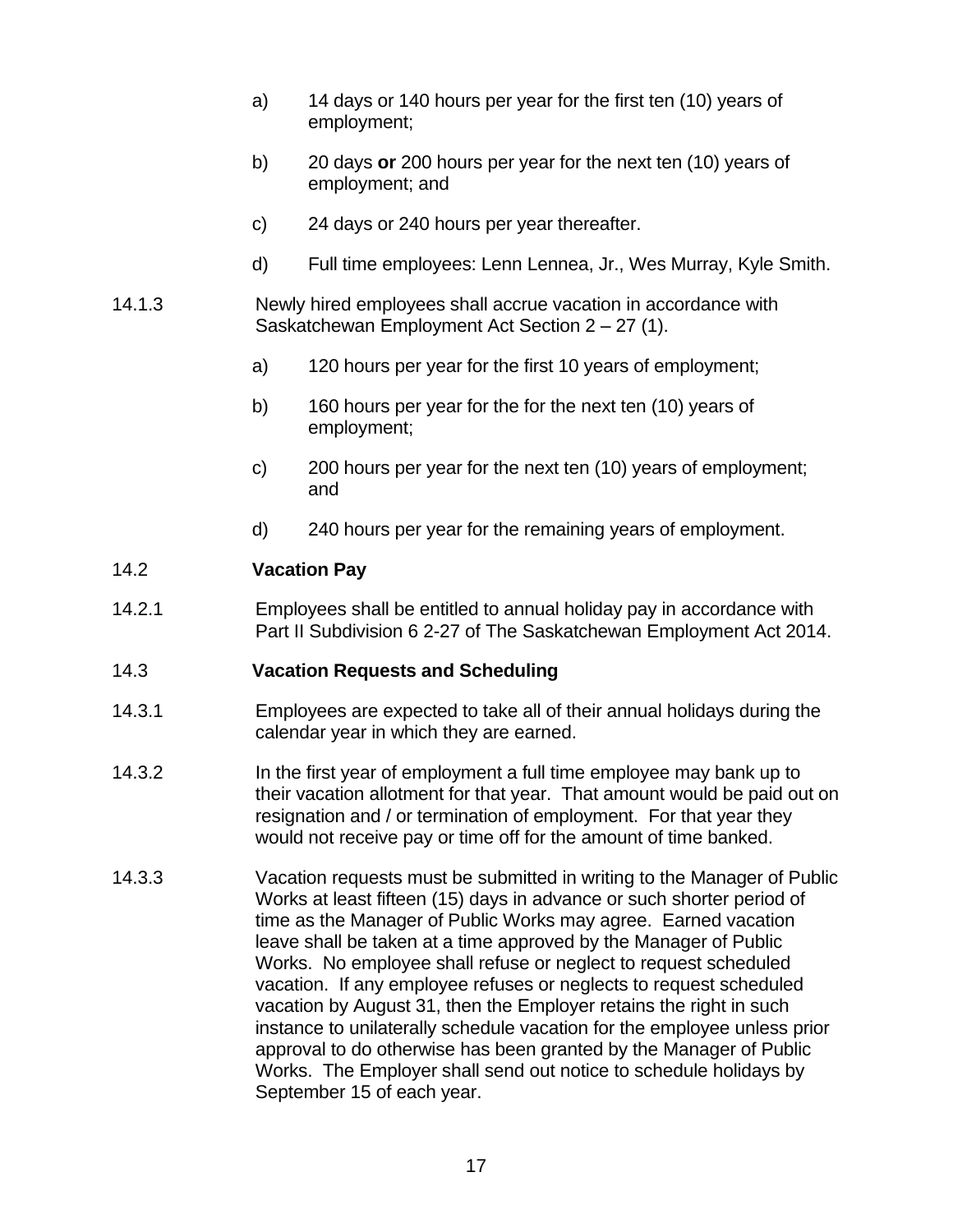- 14.3.4 Employees may carry over five (5) days forty (40) hours vacation into the new fiscal year. In extenuating circumstances employees may carry over additional vacation with approval from Council.
- 14.3.5 Vacation shall be used prior to December 31 of the fiscal year.
- 14.3.6 Seasonal employees may be granted time off for holidays at the discretion of the Employer.

#### <span id="page-21-0"></span>14.4 **Work During Vacation**

14.4.1 No employee shall be required to work during approved vacation leave except in emergent circumstances. However, should an employee agree to work at the Employer's request, then the vacation period so displaced shall, at the employee's option, be added to the end of the approved vacation leave period or reinstated for use at a later time to be mutually agreed upon by the employee and the Administrator. Where the Employer cancels an employee's approved vacation leave and such cancellation causes the employee and/or his or her immediate family to lose or forfeit travel deposits or fares, the Employer will reimburse the employee to the extent of such losses upon the presentation of receipts.

#### <span id="page-21-1"></span>14.5 **Bereavement or Serious Illness During Vacation**

- 14.5.1 Bereavement
	- a) Where, in any period of approved vacation leave, an employee qualifies for bereavement leave, the period of leave so displaced shall either be added to the vacation period if requested by the employee and approved in advance by the Employer or reinstated for use at a later date.

#### 14.5.2 Serious Illness

a) Where, in any period of approved vacation leave, an employee is granted sick leave as a result of an illness exceeding five (5) days, supported by a medical certificate satisfactory to the Employer, the period of leave so displaced shall either be added to the vacation period if requested by the employee and approved in advance by the Employer or reinstated for use at a later date.

# <span id="page-21-2"></span>**ARTICLE 15 SICK LEAVE**

#### <span id="page-21-3"></span>15.1 **Sick Leave Pay**

15.1.1 An employee having accumulated an entitlement to sick leave may claim pay against such accumulation with respect to periods during which: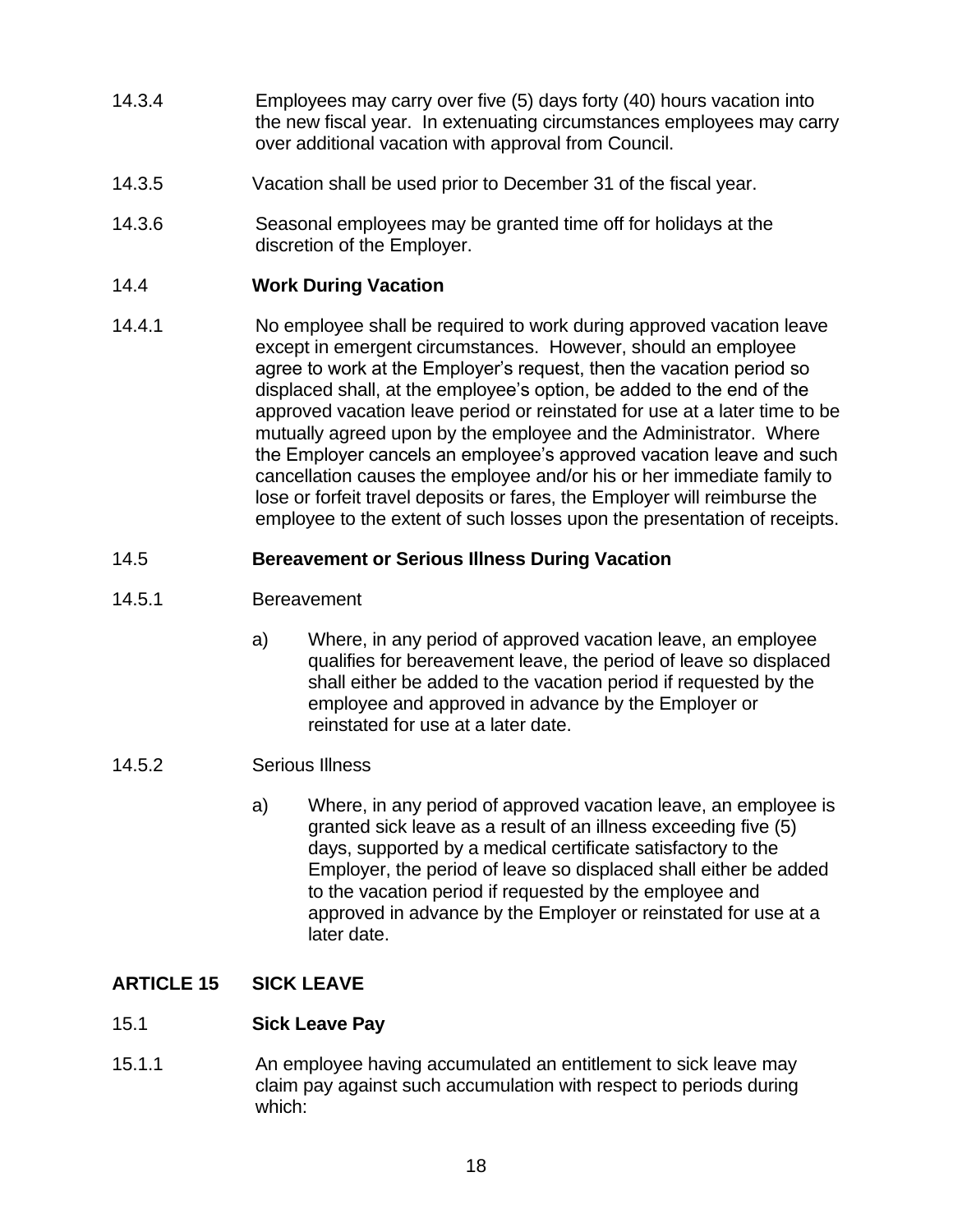- a) the employee was unable to work by virtue of being sick or disabled; or
- b) because of an accident for which compensation is not payable under the Workers' Compensation Act; or
- c) in the opinion of the Employer, the employee's presence at work constituted a health hazard for other employees, and the employee was instructed by the Employer to leave the employee's place of duty.

#### <span id="page-22-0"></span>15.2 **Sick Leave Credits**

- 15.2.1 Full time employees in positions working at least forty (40) hours per week shall earn sick leave credits at the rate of one and one quarter (1 ¼) days, **ten (10) hours** per month of active employment. Sick leave may be carried over from year to year, but shall not exceed **one hundred and thirty (130) hours.**
- 15.2.2 Seasonal employees in positions working at least forty (40) hours per week shall earn sick leave credits at a rate of one and one quarter (1 ¼), **ten (10) hours** days per month of active employment. Sick leave credit may be carried over from year to year, but shall not exceed **fiftysix (56) hours**.

#### <span id="page-22-1"></span>15.3 **Deductions**

15.3.1 A deduction shall be made from an employee's sick leave credits for all normal working days or portions thereof, exclusive of paid holidays, that the employee is absent for sick time. Employees shall be entitled to draw on sick leave credits only to the extent earned.

#### <span id="page-22-2"></span>15.4 **Reimbursement of Sick Leave Pay**

15.4.1 In the event that an employee qualifies for and receives worker's compensation or disability benefits covering the same period of time for which the employee has received sick leave pay from the Employer, the employee shall repay to the Employer all such sick leave pay received by the employee from the Employer for that period.

#### <span id="page-22-3"></span>15.5 **Proof of Illness**

15.5.1 A doctor's certificate shall be required for any period of sick leave longer than 3 days, or at the Employer's request; however it is understood that medical practitioners are limited, and that it would only be in extreme examples that the employer would request a doctor's certificate.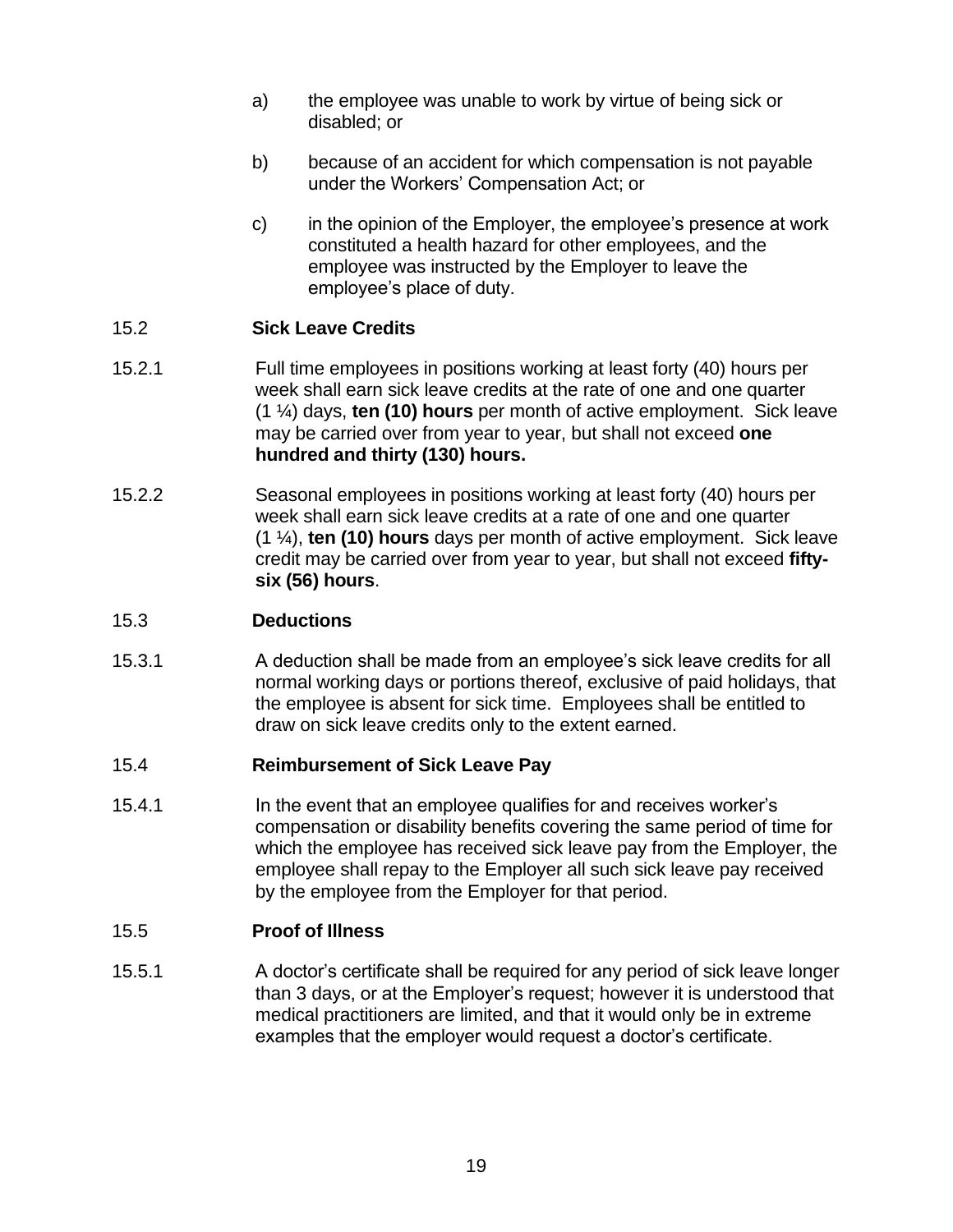# <span id="page-23-0"></span>15.6 **Notification**

15.6.1 An employee claiming sick leave shall notify the Employer at least one (1) hour before the employee would normally report for work. An employee on sick leave for a period exceeding three (3) days shall notify the Employer at least twenty-four (24) hours in advance of their expected return to work.

# <span id="page-23-1"></span>15.7 **Sick Leave / Disability**

15.7.1 Employees absent from work due to illness for more than **seven (7)** days, and entitled as a result to Short Term Disability Benefits under the SARM Benefits Plan, the employer will pay the employee what he would have earned during the **seven (7)** day waiting period **from accrued sick leave credits.**

# <span id="page-23-2"></span>**ARTICLE 16 LEAVES OF ABSENCE**

#### <span id="page-23-3"></span>16.1 **Union Leave**

16.1.1 Insofar as the efficient operations of the Employer permit, a maximum of two (2) employees shall, upon giving not less than seven (7) calendar days notice, be granted a leave of absence to attend business meetings, schools, seminars, conferences and conventions in connection with Union affairs. Such leave shall be for a maximum of seven (7) calendar days on any one occasion. These requirements may be waived in the sole discretion of the Employer. The Union shall reimburse the Employer for all wages and benefits paid to or on behalf of the employee during the period of Union Leave.

# <span id="page-23-4"></span>16.2 **Leave for Union Position**

16.2.1 An employee who is elected or selected for a full-time position with the Union, Saskatchewan Federation of Labour or Canadian Labour Congress, shall be granted an unpaid leave of absence without loss of seniority for a period of up to one year. Such leave shall be renewed each year, upon request, during the employee's term of office.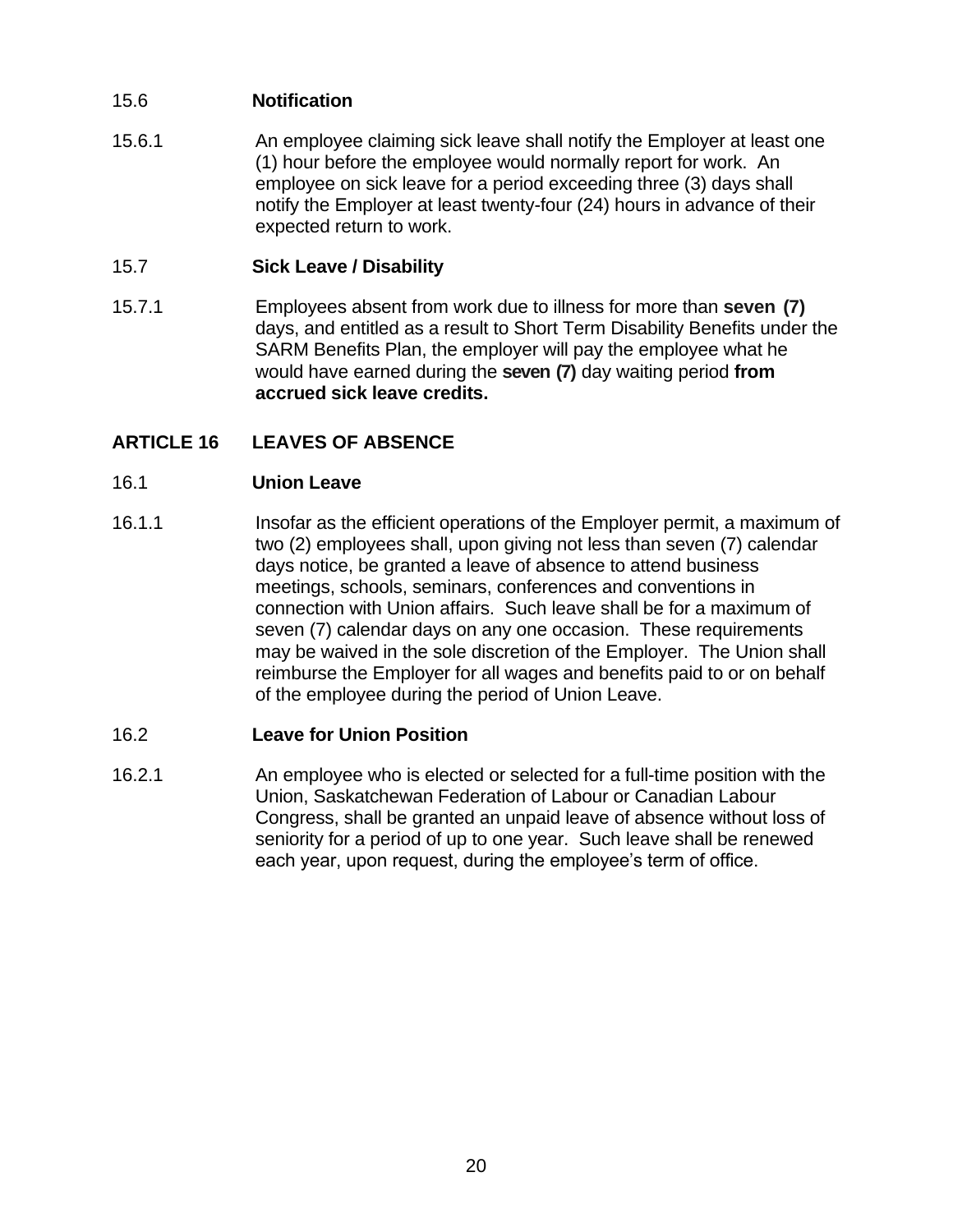# <span id="page-24-0"></span>16.3 **Bereavement Leave**

16.3.1 On application by an employee, bereavement leave with pay shall be granted in the event of death in the employee's immediate family. The period of such leave shall be three (3) calendar days commencing with the day following the death or, at the employee's option, the three (3) calendar day period commencing with the day prior to the funeral and ending the day after the funeral. "Employees' immediate family" shall mean spouse, common-law spouse, children, father, mother, brother, sister, father-in-law, mother-in-law, brother-in-law, sister-in-law, grandparents or grandchildren. While on such leave an employee will receive pay equal to the number of hours he would have worked for each regularly scheduled working day occurring during the period of such leave at his hourly base rate. If requested additional days may be granted at the discretion of the Employer, without pay.

# <span id="page-24-1"></span>16.4 **General Leave of Absence**

16.4.1 An unpaid leave of absence of up to one (1) year may be granted to an employee insofar as the efficient operations of the Employer permit and provided that the employee has furnished the Employer with a valid reason for requesting such leave. Such leave shall be for the purpose of family care, educational needs, and such leave as approved by the Employer. Except in extenuating circumstances, all requests for a general leave of absence must be submitted at least thirty (30) calendar days in advance. An employee granted a general leave of absence shall not earn sick leave credits, annual vacation credits or paid holiday pay during the entire period of leave granted.

# <span id="page-24-2"></span>16.5 **Benefits While on Leave of Absence**

16.5.1 During the period of any approved leave of absence exceeding thirty (30) days granted under this Article excluding approved disability leave and lay-off, the Employer will not contribute to the benefit plans on behalf of the employee for the entire period of leave. Subject to the terms of the benefits plans, the employee shall fully fund such contributions (including any portion that would otherwise be paid by the Employer) on his own, if the employee chooses to continue the benefits during the leave.

# <span id="page-24-3"></span>16.6 **Pressing Necessity and Personal/Family Responsibilities**

a) Employees shall be entitled **up to twenty four (24) hours** leave for Pressing Necessity for emergent and compassionate leave situations, which will be drawn from an employee's sick leave balance.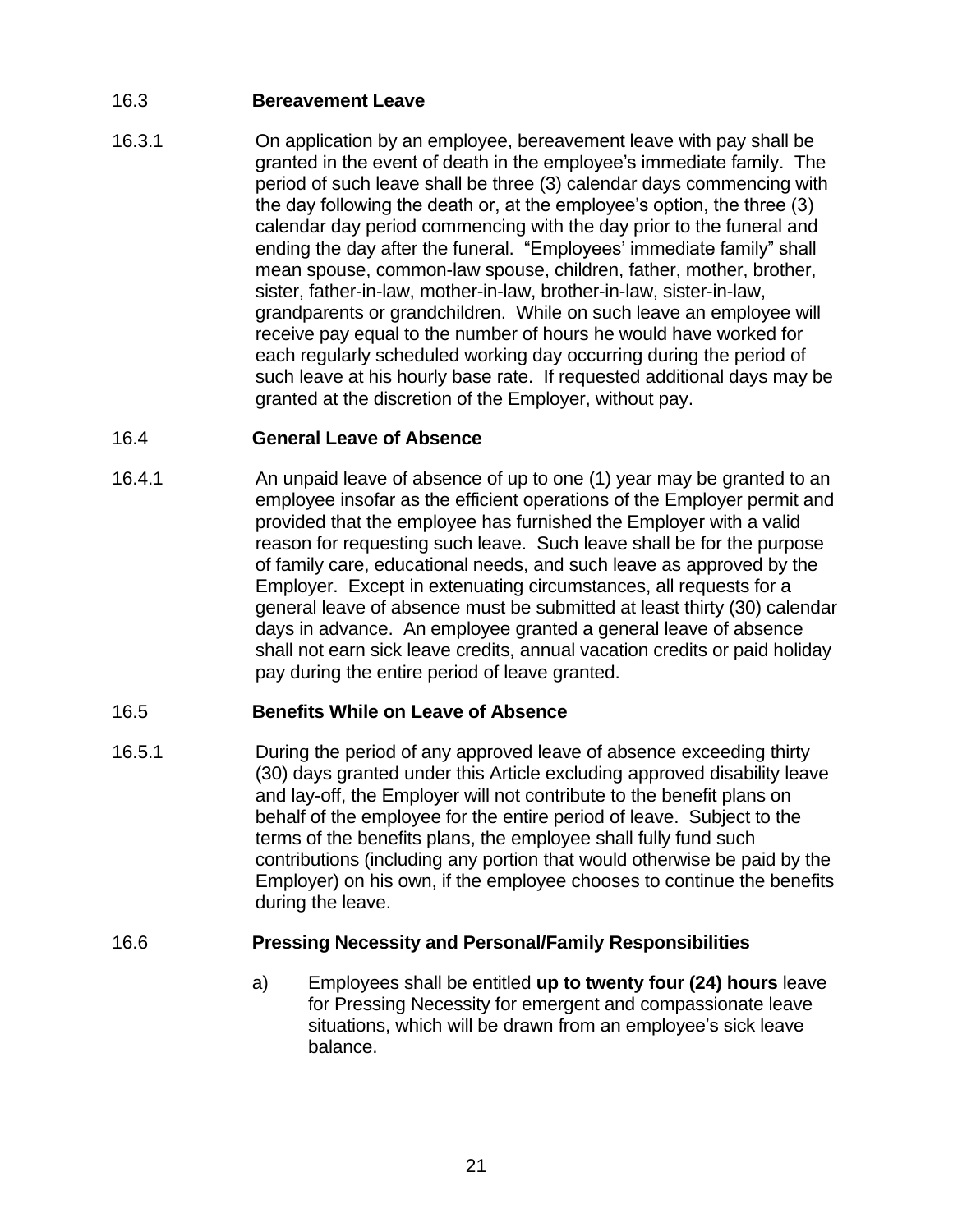b) Shall be entitled **up to twenty four (24) hours** Personal/Family leave to be used for carrying out a personal or family responsibilities which will be drawn from an employee's sick leave balance.

#### <span id="page-25-0"></span>**ARTICLE 17 PAYMENT OF WAGES**

17.1.1 Employees shall be paid earnings on a bi-weekly basis by direct deposit to an account designated by the employee. Employees will receive a written statement showing the period worked, gross salary and deductions.

#### <span id="page-25-1"></span>**ARTICLE 18 GENERAL PROVISIONS**

#### <span id="page-25-2"></span>18.1 **Bulletin Boards**

18.1.1 The Employer shall make available to the Union a bulletin board so that employees have access to it, and upon which the Union shall have the right to post notices and information pertaining to Union business which may be of interest to the employees.

#### <span id="page-25-3"></span>18.2 **Employee Required to Maintain Equipment and Tools**

18.2.1 Employees are required to maintain all equipment, vehicles and tools of the Employer in a good and reasonable state of repair and shall report any safety or mechanical defects to the Employer promptly as soon as they are discovered. The Employer agrees to address all mechanical repairs and defects in a timely manner.

#### <span id="page-25-4"></span>18.3 **Employer Policies**

18.3.1 The Employer will make the Human Resource Policy Manual available to all employees, and may invite the input of employees prior to making any changes thereto.

#### <span id="page-25-5"></span>18.4 **Use of Employee Vehicle**

18.4.1 If an employee uses his own vehicle at the request and direction of the Employer, the employee shall be compensated at the mileage rate set by the Employer for the year. No employee shall be required to use his own vehicle for Employer purposes.

> **The Employer may direct an employee to report to the work site rather than the RM shop and when this results in the employee being required to travel additional kilometres from their primary residence to the workplace, the Employer will pay the employee mileage from the RM Shop to the work site.**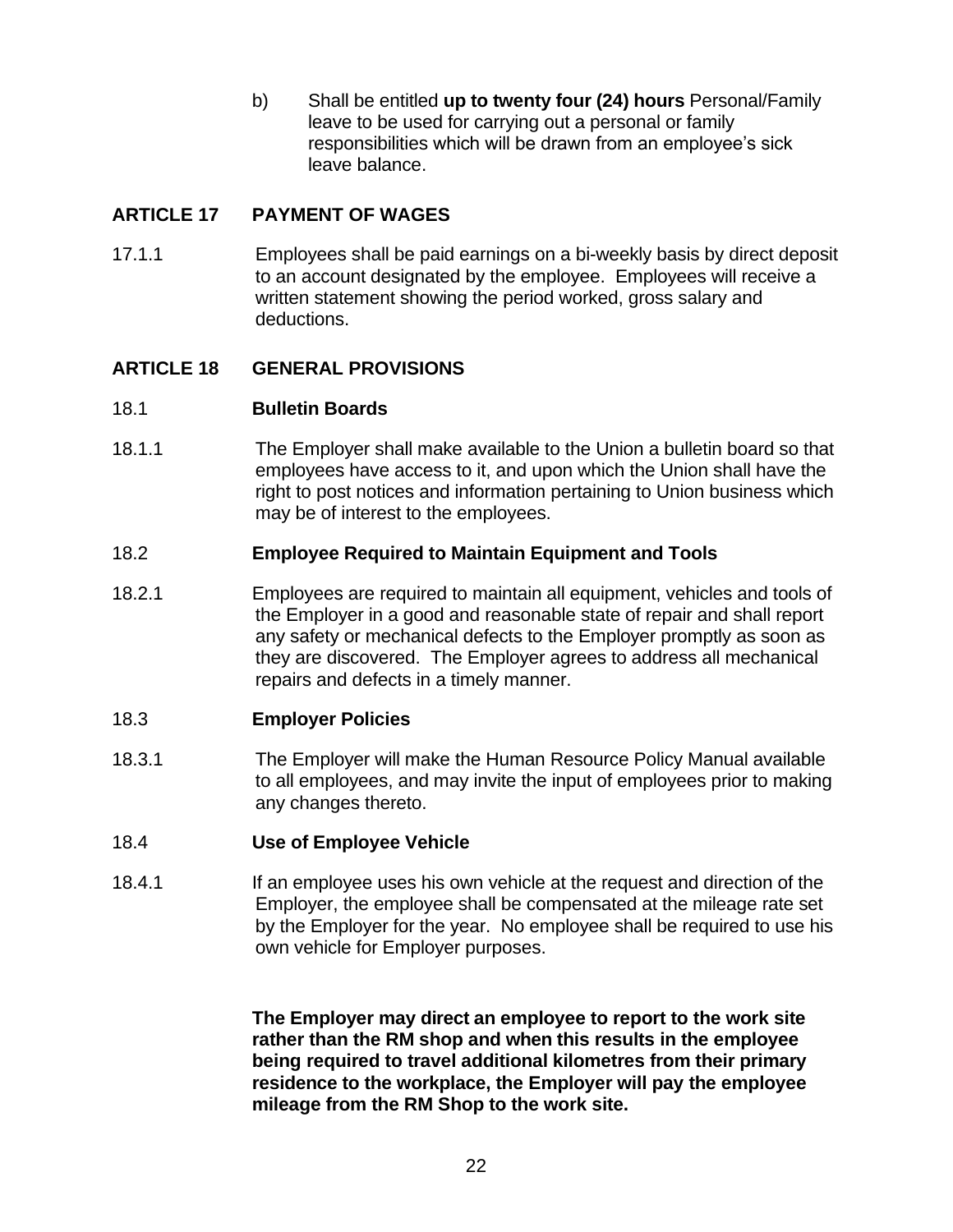No employee shall be required to use his own vehicle for Employer purposes.

#### <span id="page-26-0"></span>**ARTICLE 19 DURATION OF AGREEMENT**

19.1.1 This agreement shall be effective from January 1, **2021** to and including December 31, **2024** and thereafter from year to year, but either party may, not less than 60 nor more than 120 days before the expiry date of the collective agreement, give notice in writing to the other party to negotiate a revision thereof.

#### <span id="page-26-1"></span>**ARTICLE 20 WAGES**

#### <span id="page-26-2"></span>20.1 **Wage Rates**

20.1.1 The Employer shall pay to the employees the basic hourly rates as set out in Schedule "A" which forms part of this agreement.

#### <span id="page-26-3"></span>20.2 **Job Classifications**

20.2.1 Job classifications are for reference only and the parties agree the actual duties to be performed may vary from time to time based on the requirements of the Employer.

#### <span id="page-26-4"></span>20.3 **Lead Hand Temporary Assignment**

- **a) When the Employer determines that a work assignment of one (1) day or longer requires a lead hand, the Employer shall make the assignment to the employee who has the required qualifications and ability to perform the job, If all employees are equal in qualification and ability, preference will be given to the employee with the most seniority.**
- **b) The employee shall be compensated \$1.00 per hour above their current rate of pay for all hours worked.**
- **c) Such employee shall be responsible for the supervision, productivity and safety of the employees and for the material and equipment in their charge.**
- **d) No employee shall be required to perform lead hand against their wishes when other qualified and able employees are available to perform the required work.**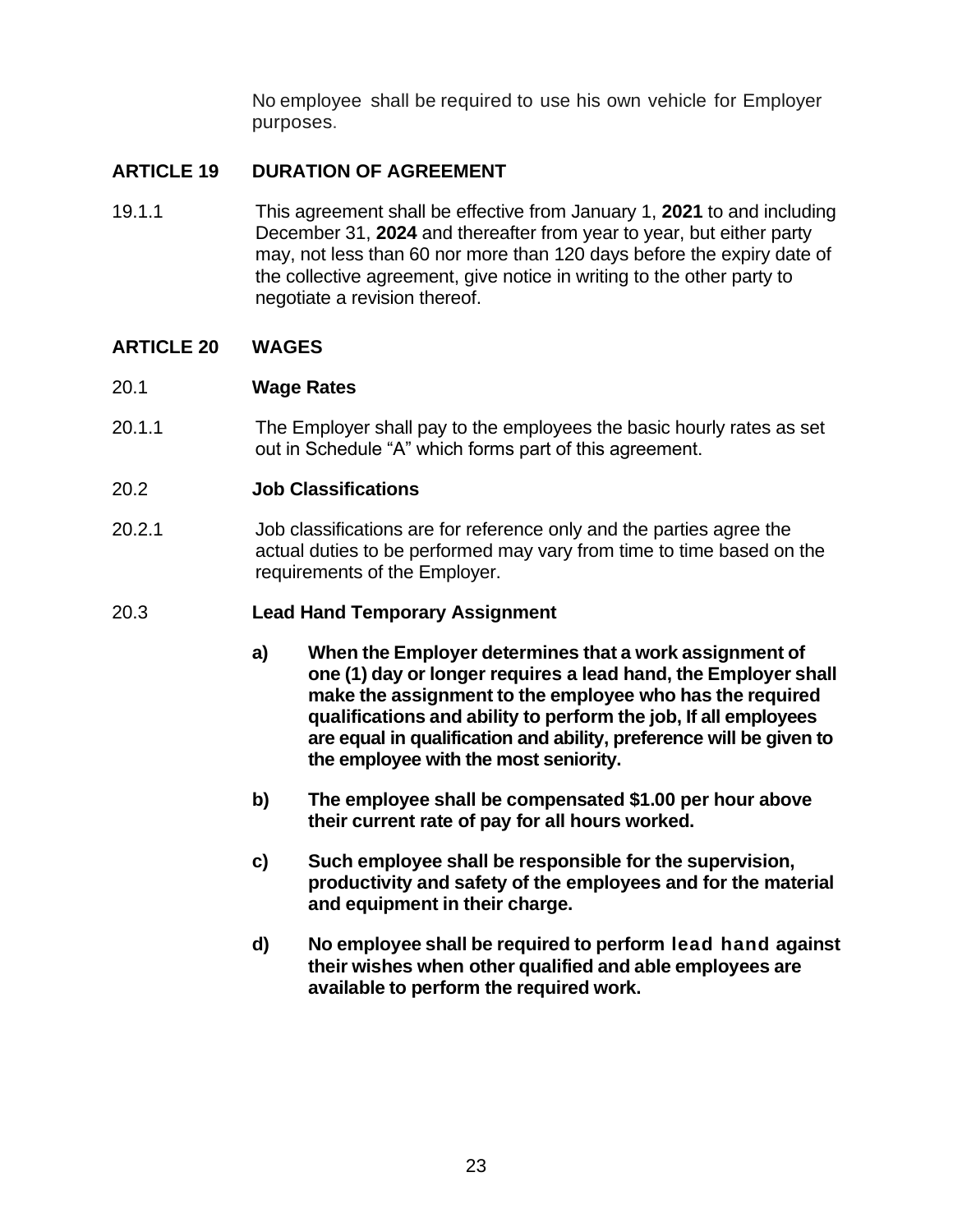# <span id="page-27-0"></span>**ARTICLE 21 BENEFITS**

- 21.1 The Employer agrees to make available the following benefits to eligible employees, subject to the terms of the benefit plans or policies:
	- a) Extended Health and Dental

These individual premiums are paid by the Employer. Family or extended coverage is paid by the employee.

b) SARM Benefits Plan

The Employer shall pay the premiums required for the employees' participation in the SARM Benefits Plan. (Includes Short Term Disability).

c) Long Term Disability

Long Term Disability (LTD) is paid by the employee. (This is done by way of a payroll bonus for each employee).

d) Pension Plan

The Employer shall contribute a matching amount to an employee's contribution to the Municipal Employees Pension Plan as such contribution limits are established by the Plan administrator.

# <span id="page-27-1"></span>**ARTICLE 22 PROTECTIVE EQUIPMENT**

- 22.1 On completion of probation an employee shall be entitled to an allowance of three hundred dollars \$300.00 per year for clothing.
- 22.2 The Employer will supply power and water for the purpose of running a washing machine and dryer and the employees are responsible for the purchasing and repairs of the washer and dryer.
- 22.3 **Employees required to assist with fire-fighting duties shall be furnished with fire resistant clothing, boots and fire protection gear and communication equipment as required by legislation.**

# <span id="page-27-2"></span>**ARTICLE 23 TECHNOLOGICAL CHANGE**

23.1 If technological changes are contemplated in the operation and organization of the RM that may infringe upon the security of its employees covered by this Agreement, the matter will be dealt with in accordance with Part VI Division 10, Technological Change and Organizational Change of The Saskatchewan Employment Act 2013.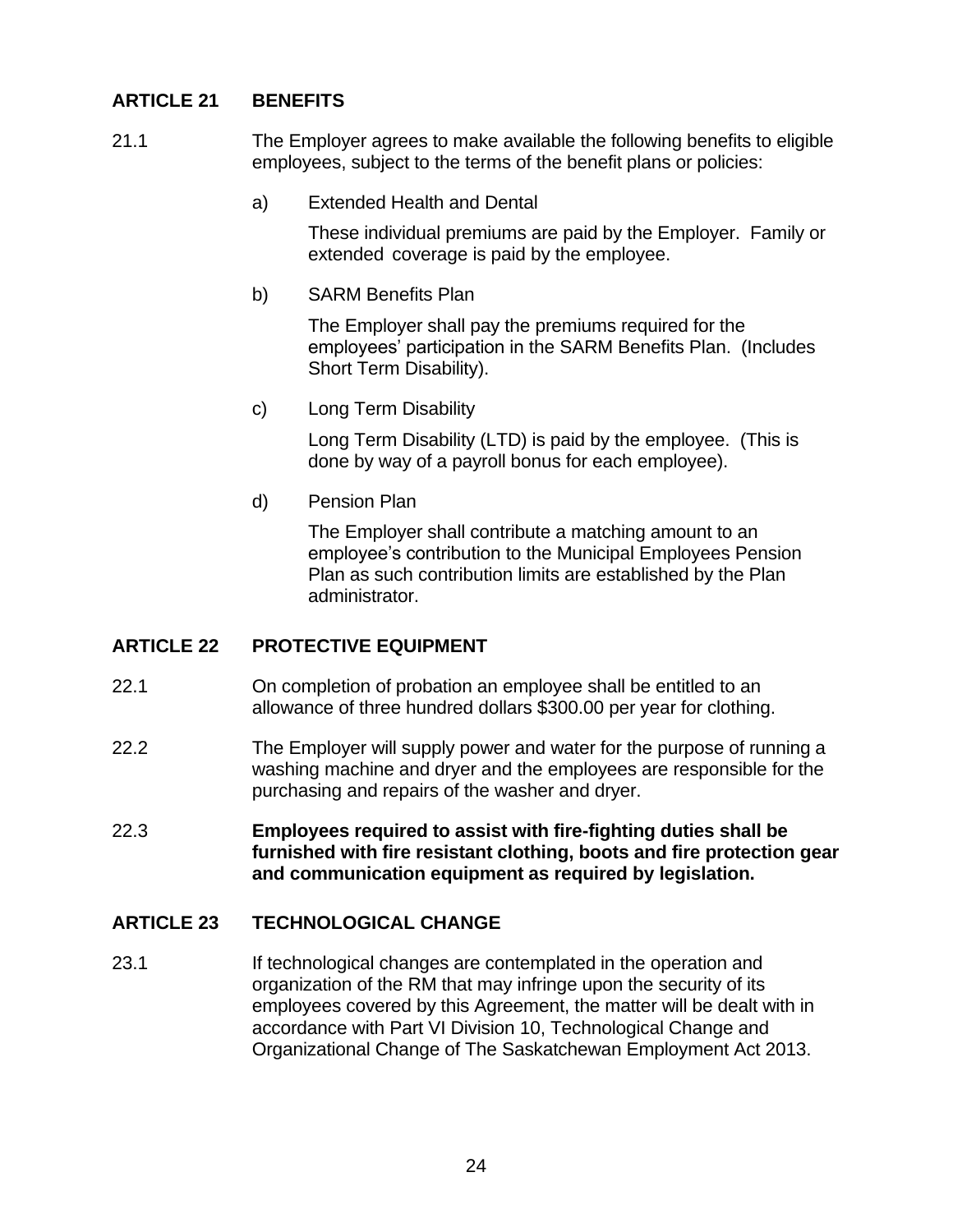23.2 If the RM contemplates major changes in program, either in the scope and content of the program or in the manner in which the program is delivered the RM will consult with the Union before making decisions related thereto.

#### <span id="page-28-0"></span>**ARTICLE 24 RECRUITMENT AND RETENTION**

- 24.1 **The Parties recognize that the issues with Recruitment and Retention will be ongoing. The Employer and the Union agree that the Employer can hire up in the pay schedule when the individual has the qualifications and experience necessary for the position.**
- 24.2 **The Chief Administrative Officer may move a currently employed employee to a higher level based on information, evidence and documentation received from the employee's direct supervisor.**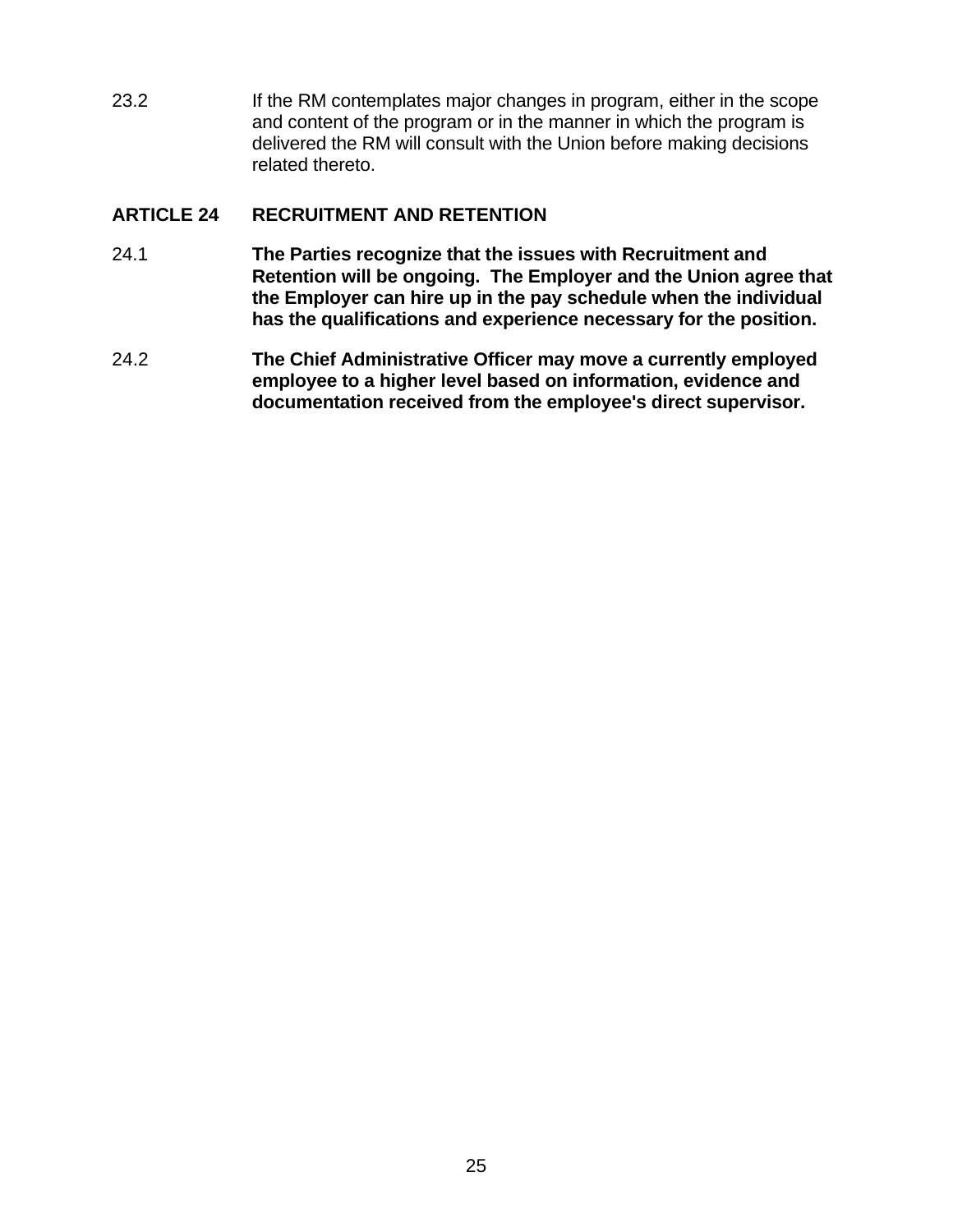#### **SCHEDULE A Occupational Classifications and Hourly Rate**

# <span id="page-29-0"></span>**EQUIPMENT OPERATOR/LABOURER**

|         | 2021    | 2022    | 2023    | 2024    |
|---------|---------|---------|---------|---------|
|         | 1.50%   | 1.50%   | 2.00%   | 2.00%   |
| Level 1 | \$16.96 | \$17.22 | \$17.56 | \$17.91 |
| Level 2 | \$20.33 | \$20.64 | \$21.05 | \$21.47 |
| Level 3 | \$23.73 | \$24.09 | \$24.57 | \$25.06 |
| Level 4 | \$27.12 | \$27.53 | \$28.08 | \$28.64 |
| Level 5 | \$30.52 | \$30.98 | \$31.60 | \$32.23 |
| Level 6 | \$31.36 | \$31.83 | \$32.47 | \$33.12 |

#### **ADMINISTRATIVE ASSISTANT I**

|                        | 2021    | 2022    | 2023    | 2024    |
|------------------------|---------|---------|---------|---------|
| Step 1 - 2080<br>hours | \$15.54 | \$15.77 | \$16.09 | \$16.41 |
| Step 2 - 3640<br>hours | \$18.82 | \$19.10 | \$19.48 | \$19.87 |
| Step 3 - 5460<br>hours | \$19.78 | \$20.08 | \$20.48 | \$20.89 |

# **ADMINISTRATIVE ASSISTANT II**

|                        | 2021    | 2022    | 2023    | 2024    |
|------------------------|---------|---------|---------|---------|
| Step 1 - 1820<br>hours | \$21.00 | \$21.32 | \$21.74 | \$22.18 |
| Step 2 - 3640<br>hours | \$22.05 | \$22.38 | \$22.83 | \$23.28 |
| Step 3 - 5460<br>hours | \$23.15 | \$23.50 | \$23.97 | \$24.45 |

# **ADMINISTRATIVE ASSISTANT III**

|                        | 2021    | 2022    | 2023    | 2024    |
|------------------------|---------|---------|---------|---------|
| Step 1 - 1820<br>hours | \$25.00 | \$25.38 | \$25.88 | \$26.40 |
| Step 2 - 3640<br>hours | \$26.25 | \$26.64 | \$27.18 | \$27.72 |
| Step 3 - 5460<br>hours | \$27.56 | \$27.98 | \$28.54 | \$29.11 |